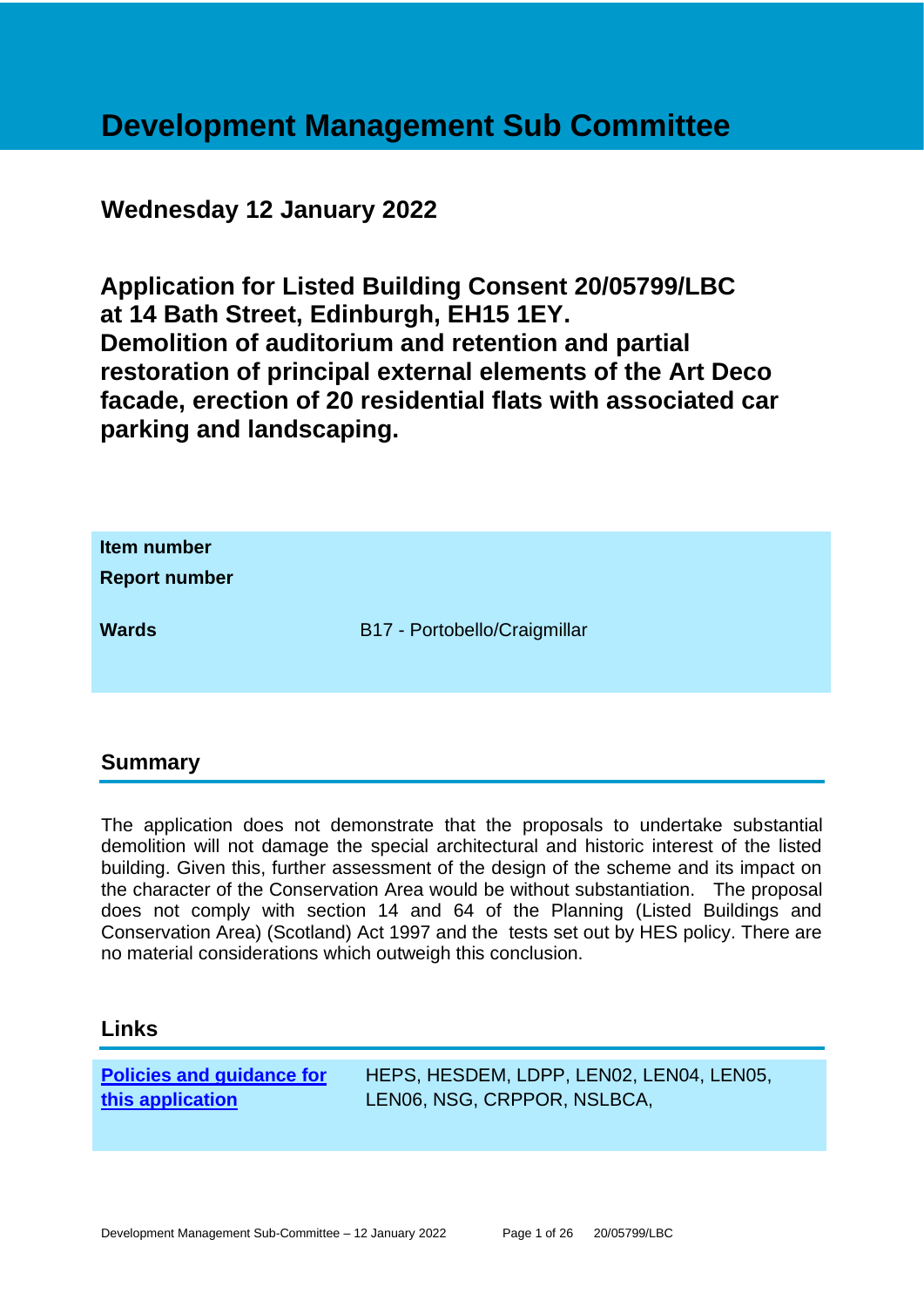# **Report**

**Application for Listed Building Consent 20/05799/LBC at 14 Bath Street, Edinburgh, EH15 1EY. Demolition of auditorium and retention and partial restoration of principal external elements of the Art Deco facade, erection of 20 residential flats with associated car parking and landscaping.**

## **Recommendations**

**1.1** It is recommended that this application be Refused for the reasons below.

# **Background**

#### **2.1 Site description**

The property is a vacant former cinema, last serving as a bingo hall and is located on Bath Street, the main approach road to Portobello beach from Portobello High Street.

The existing building was designed in 1938 by Thomas Bowhill Gibson and opened in March 1939 but not fully completed until during or slightly after the Second World War. Although intended to look like a solid concrete structure, it is brick-built, with a thin rendered cement skin, standing on a concealed timber frame. The frontage has several added outer layers over the original frontage. The frontage has been stripped of all its original projecting glazed features, and its central tower has been truncated, giving a much lower and flatter form than that originally built. Internally the front section contains the entrance lobby, stairs and projection room, but these areas have been stripped of most original features.

The rear section of the building contains the auditorium area. Externally this section of the building is a simple rendered brick box with a corrugated asbestos roof. Steel uprights (paired C-sections) are visibly expressed as thin "pilasters". Brickwork is only half a brick thick here, despite the building's height, and it is not structurally connected to the steel uprights. Steelwork is corroded through where it connects to ground level. It is noted that the outer render contains layers of asbestos.

Internally, the currently accessible lower auditorium is plain and relatively featureless. The seating has been removed and a false ceiling has been added to the space, and above this it is noted that the original form and ornamentation remains substantially intact. The entire upper balcony retains its original form and structure but is lacking ceiling and has the access to it blocked. It is noted that the original ornamentation where present contains a proportion of asbestos fibre, rather than being pure plaster.

The building is listed category C, dated 12 December 1974 (reference number: 26818).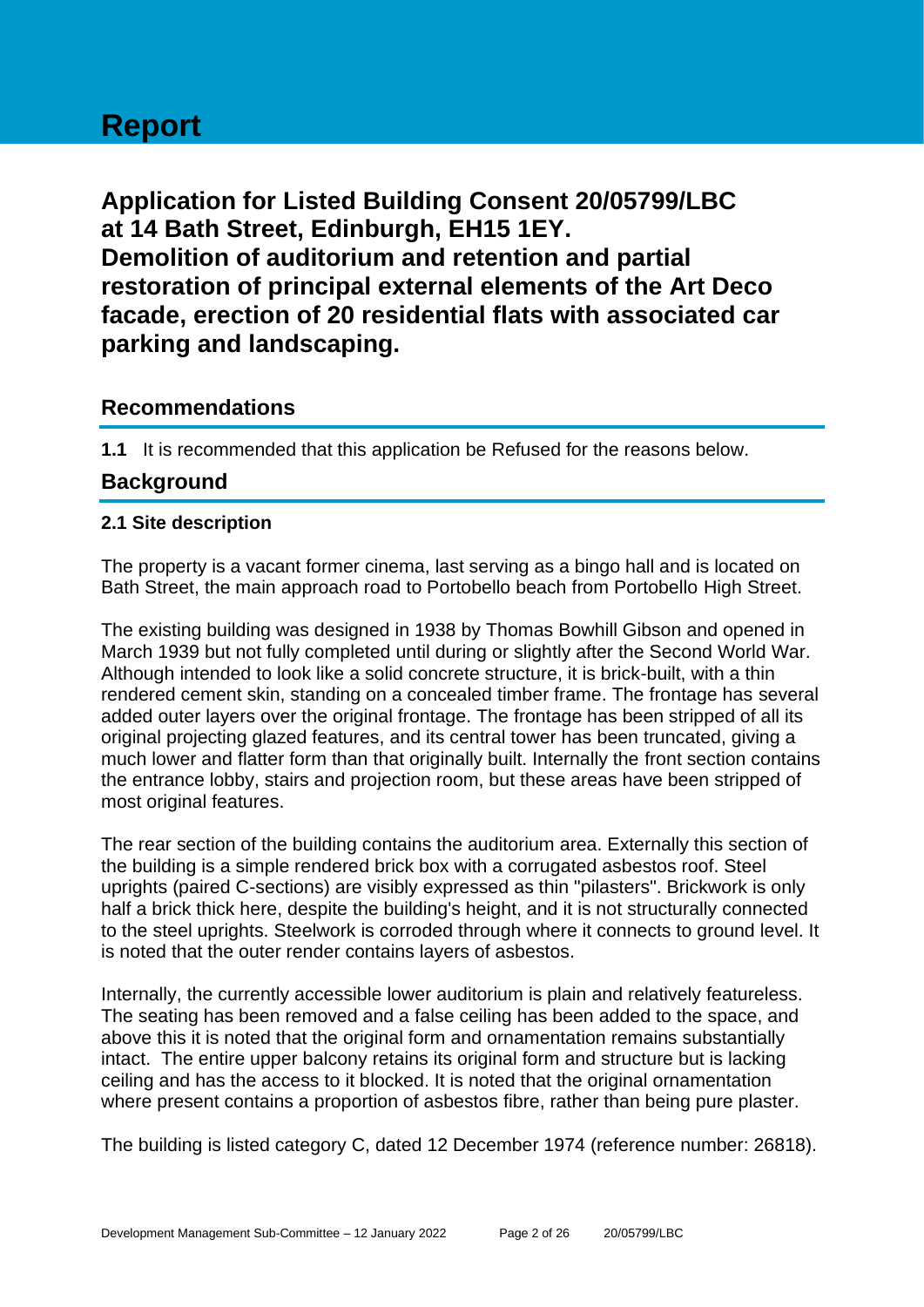The front elevation of the building faces onto Bath Street, facing onto one and two storey properties, currently in use for residential/ commercial purposes. No. 17 Bath Street directly opposite the application site is a Category C listed property. On its west side the cinema abuts a substantial five storey Victorian tenement, rising higher than the current cinema building.

Bath Street as a whole is varied in character, with buildings dating from 1810 to contemporary, and with scales varying from one storey to five storeys. There are several listed properties located on the street. The carriageway is narrow, and although a two-way street, parking on each side restricts car movements to a single car travelling in one direction at any given time.

The rear and side gable of the building faces onto Mentone Terrace, which is a residential street characterised by a mix of cottage style and traditional tenemental housing. A row of two and half storeys of cottages-style villas (Nos. 1 to 5 Mentone Avenue) faces onto the south-west (gable) elevation of the building. Nos 1 to 5 Mentone Avenue are category C listed (listed building reference LB26831). To the rear of the site the street is cottage-like in character on its western side, and more tenemental in character on the east and to the north.

The site contains three mature trees along its eastern edge onto Mentone Terrace, but is otherwise hard surfaced.

This application site is located within the Portobello Conservation Area.

#### **2.2 Site History**

20 July 2016 - Planning application refused for demolition of existing listed bingo hall, erection of a residential redevelopment comprising 21 flatted dwellings including associated parking / garaging and garden grounds (application reference 16/02052/FUL).

20 July 2016 - Listed building consent refused for demolition of existing listed bingo hall, erection of a residential redevelopment comprising 21 flatted dwellings including associated parking / garaging and garden grounds (application reference 16/02052/LBC).

18 October 2018 - Planning application refused and appeal dismissed for the retention of principal facade of former cinema building (including partial restoration of missing elements) and the erection of a residential building comprising 20 flatted dwellings including garages, car parking and associated landscaping (application reference 16/06447/FUL).

18 October 2018 - Listed building consent refused and appeal dismissed for the retention of principal facade of former cinema building (including partial restoration of missing elements) and the erection of a residential building comprising 20 flatted dwellings including garages, car parking and associated landscaping (application reference 16/06449/LBC).

Under Consideration - demolition of auditorium and retention and partial restoration of principal external elements of the Art Deco facade, erection of 21 residential flats with associated car parking and landscaping. (application reference 20/05800/FUL).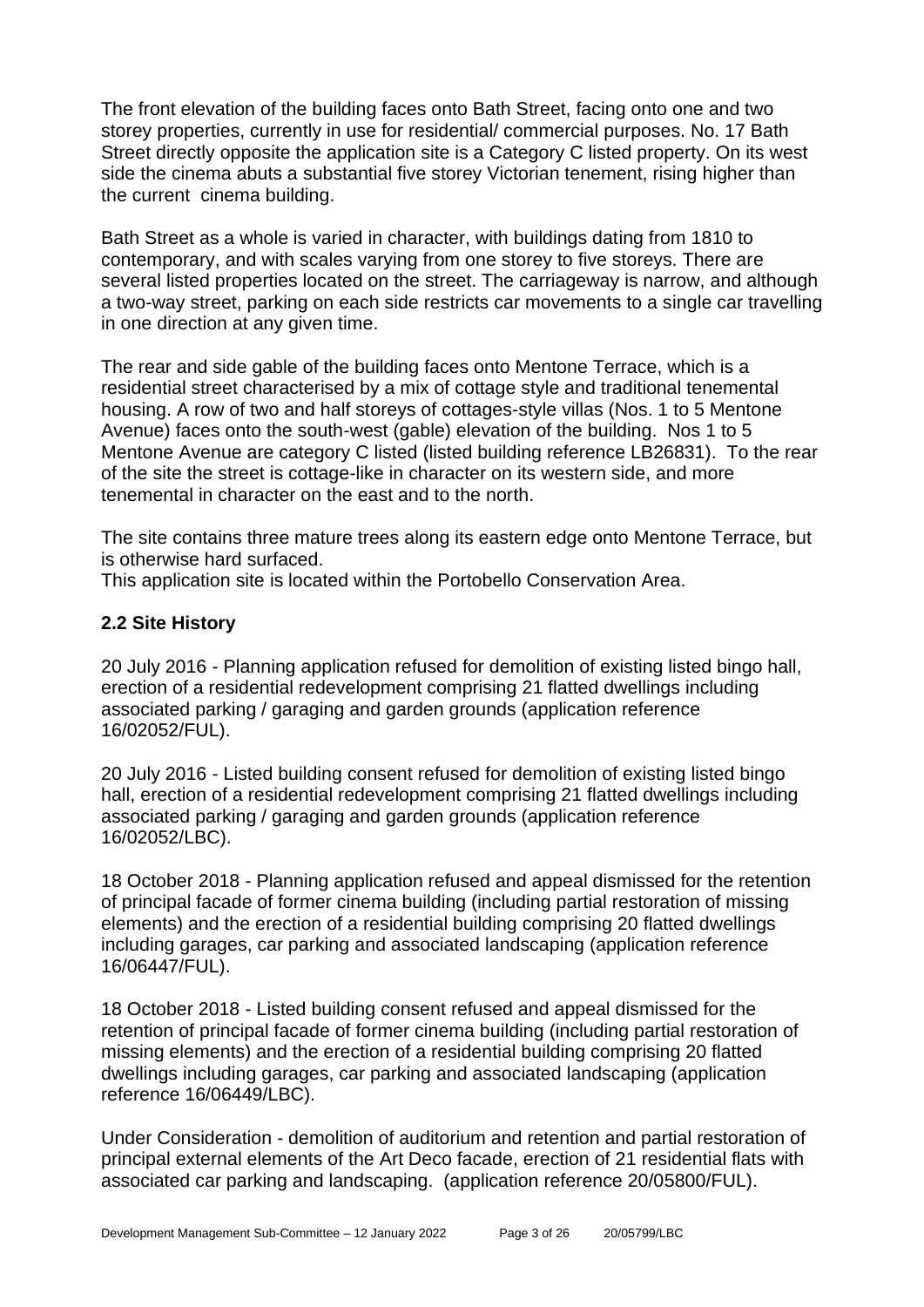## **Main report**

#### **3.1 Description of the Proposal**

The proposal is for the substantial demolition of the listed building and redevelopment to form a residential building. Demolition will remove the entire rear auditorium. The principle elevation to Bath Street, including the continuous west and east wings will be retained and partly restored, with the addition of some new architectural detailing. The redevelopment will create a new rear form, which will combine with the retained frontage section to create a residential development to include 20 flats. A new lift enclosure will be formed on the principle front elevation.

The proposed accommodation will include three one bedroom flats, 14 two-bedroom flats and three three-bedroom flats. The three flats at ground floor level will be accessed via individual main doors. Nine of the flats on floors one to five will have private outdoor terraces or balconies.

To the rear of retained principle elevation, the auditorium will be replaced by a sixstorey building. This will occupy a smaller footprint than the existing building and will have a cubist architectural style. The building form will step up, meaning that the fifth floor is located to the rear of the building. The fourth storey will also be set back from the form of the original building frontage in part, with private terraces provided overlooking Bath Street.

Six garages will be provided adjoining the rear of the building, adjacent to the proposed parking area.

The outer skin of rendered wooden boards that were added to the front elevation of the building will be removed. This will be replaced with a stable insulated metal cladding system, which will be smooth rendered in an ivory colour to match the existing finish. The frontage will be largely restored to its original profile, with the reinstatement of lost glazed features and the central art-deco style feature pinnacle, which was previously removed.

Additional glazing will be added to the front elevation, some in a style to match the reinstated glazing on the central pinnacle, and some in an alternative style. The glazing pattern on the fourth floor's front elevation will be distinct from the rest of the frontage, comprising floor to ceiling glazing. Further architectural detailing will be added at the fifth floor level in the form of blue ceramic wall tiles on a rainscreen cladding system.

A glazed lift enclosure will be added to the front elevation. This will be finished with a dark grey powder coated aluminium double glazed window system with a fenestration pattern in the style of the original illuminated advertising tower that previously formed part of the buildings principal elevation but has since been removed.

A glazed period style fan canopy will be added to the front elevation to replace the current utilitarian canopy, which was a later addition to the original building. Art deco style porches will also be added to the main door apartments on the front elevation.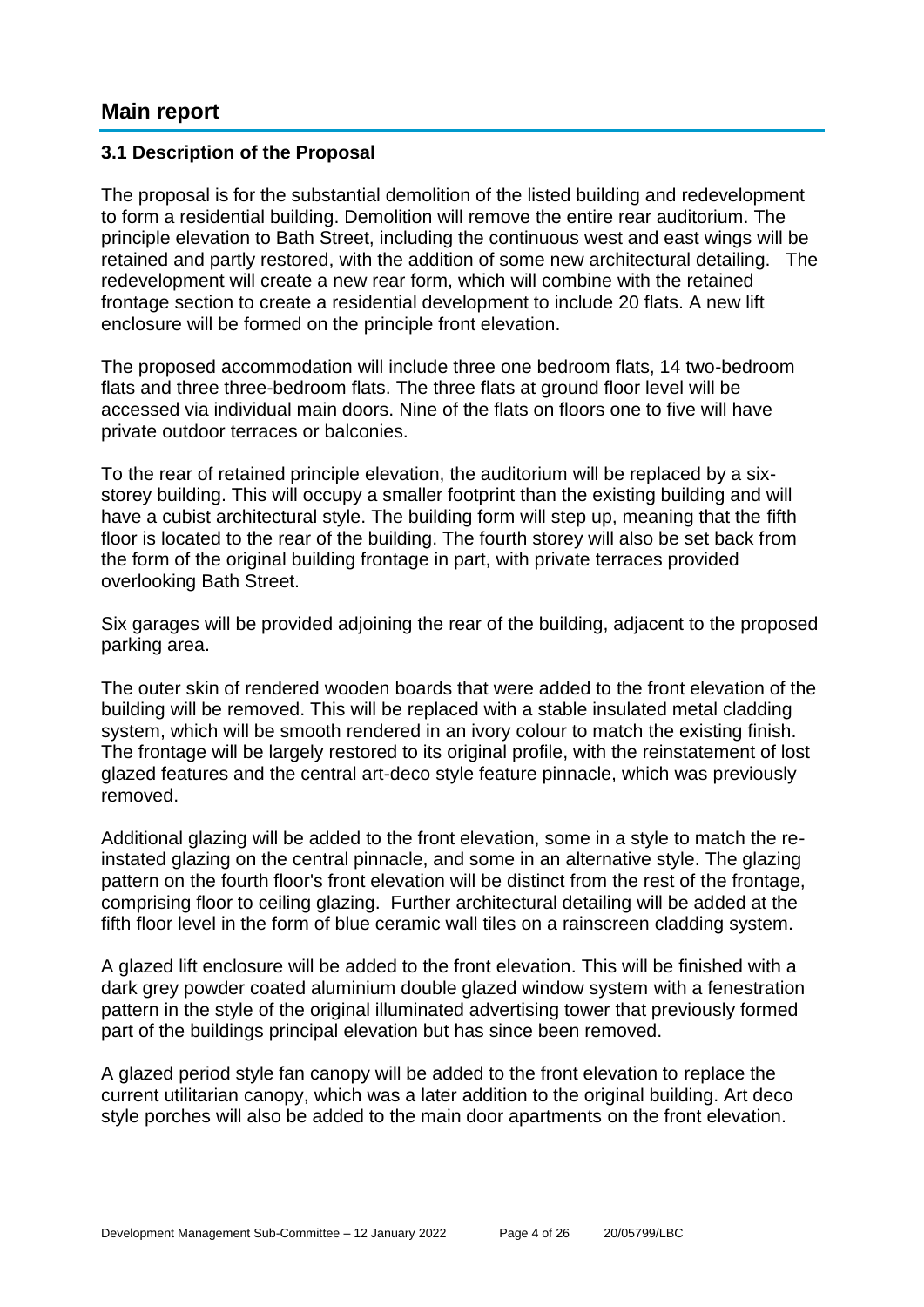Windows and doors will be double glazed and have a dark grey powdered aluminium finish. Rainwater goods will be coloured dark grey. Balconies and terraces will have frameless clear glass finish with bronze handrails.

A lift will be included within the building to provide access to all floors and a level entrance for disabled access will be provided on the south gable elevation.

Open space is provided around the front and side elevations of the building. No details of the proposed landscaping strategy have been provided.

Vehicular access into the site will be taken via an improved access point on Mentone Avenue. This will require the removal of one tree.

Land to the rear of the building is identified for car parking. 21 car parking spaces are provided within the design. This includes six parking spaces in garages. No dedicated cycle parking has been provided within the scheme.

A bin store area is provided to the front of the building, on the corner of Bath Street and Mentone Avenue.

The entrance steps to the main lobby of the building on Bath Street will be retained and a new boundary wall will be provided around the perimeter of the site.

The following documents have been provided in support of the application;

- − Applicant's statement
- − Scheme design details
- − Design and Access Statement
- − Report of Findings of Intrusive Structural Investigations (16 December 2020)
- − Structural Condition Report (29 March 2021)
- − Peer Review Report of Remedial Proposals (13 May 2021).

#### **3.2 Determining Issues**

The proposed development requires first to be assessed against Sections 14 and 64 of the Planning (Listed Buildings and Conservation Areas) (Scotland) Act 1997 (the "1997 Heritage Act"):

- a) In terms of Section 14, in considering whether to grant consent, special regard must be had to the desirability of preserving the building or its setting or any features of special architectural or historic interest which it possesses. For the purposes of this issue, preserve, in relation to the building, means preserve it either in its existing state or subject only to such alterations or extensions as can be carried out without serious detriment to its character.
- b) In terms of Section 64 there is a strong presumption against granting consent for development which would conflict with the objective of preserving or enhancing the character or appearance of the conservation area. If engaged, the presumption can only be rebutted if the advantages of the scheme in the proposed location are sufficient to outweigh that strong presumption.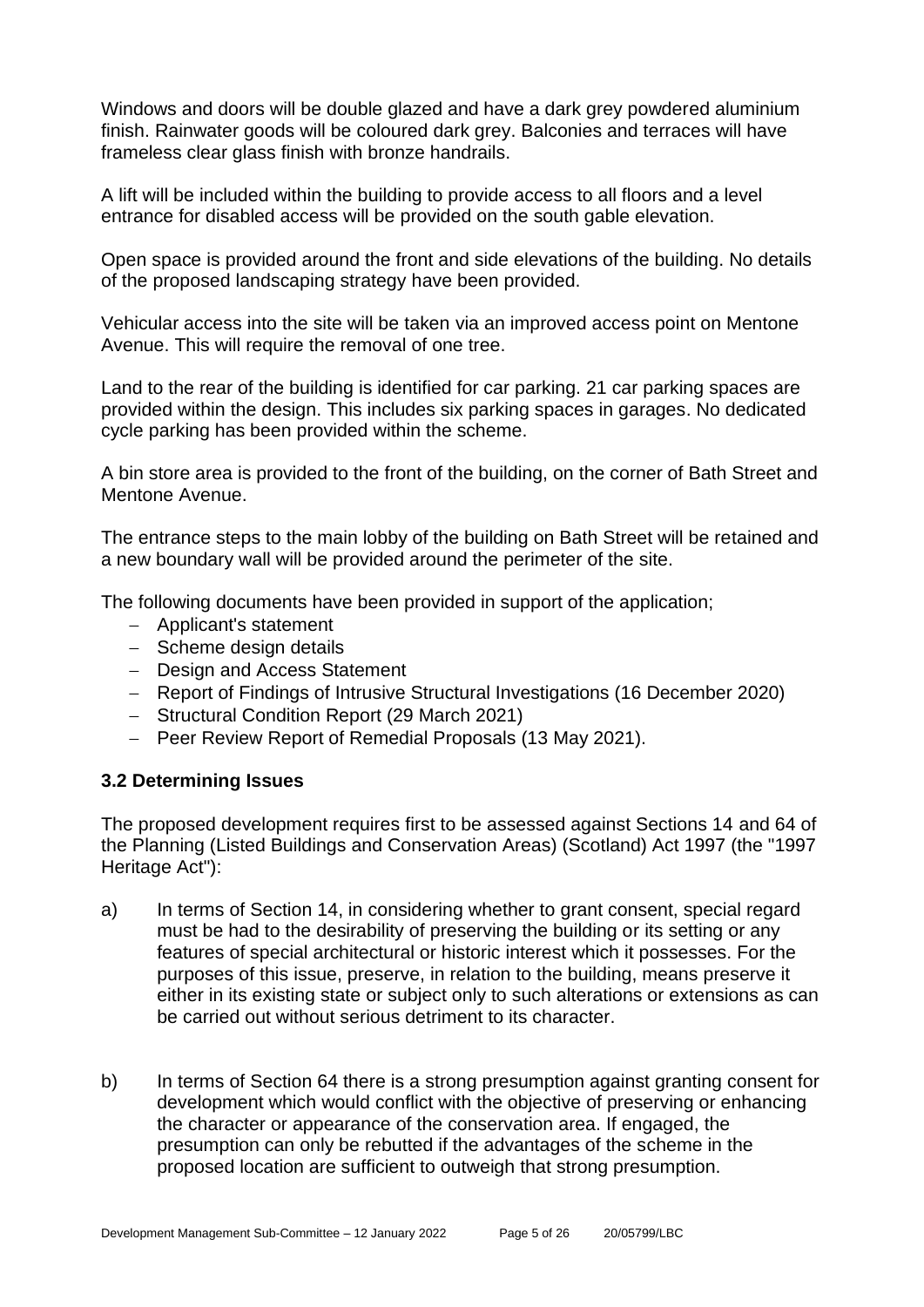The Council, in the exercise of its functions (including determination of planning) applications, is required to give due regard to the public sector equality duty under Section 149 of the Equality Act 2010.

In determining applications for Listed Building consent in a conservation area, it is principally the HES Policy and guidance that the proposals should be assessed against. The Development Plan is not a statutory test. However, the policies of the Local Development Plan (LDP) inform the assessment of the proposals and are a material consideration.

Having due regard to HES Policy and guidance, do the proposals:

- (a) harm a listed building or its setting?
- (b) conflict with the objective of preserving or enhancing the character or appearance of the conservation area?

If the proposals do comply with HES Policy and guidance, are there any compelling reasons (including but not limited to the public sector equality duty & development plan policies) for not approving them?

If the proposals do not comply with HES Policy and guidance, are there any compelling reasons (including but not limited to the public sector equality duty & development plan policies) for approving them?

#### **3.3 Assessment**

To address these determining issues, the Committee needs to consider whether:

- a) the proposals will impact on the character of the listed building;
- b) the proposals will preserve or enhance the conservation area;
- c) the proposals raise any equalities or human rights issues and
- d) any comments raised have been addressed.

#### **a) Character of Listed Building;**

With regards to national legislation and policy, the Planning (Listed Buildings and Conservation Areas) (Scotland) 1997 Act requires that special regard be given to preserving listed buildings and their settings. There is a strong presumption in favour of retaining listed buildings and applications to demolish these should be refused unless their loss has been fully considered and justified.

Scottish Planning Policy states that listed buildings should be protected from demolition or other work that would adversely affect it or its setting.

#### *HES*

Historic Environment Scotland's (HES) document Historic Environment Policy for Scotland (HEPS) outlines the key policy considerations for making decisions about works that affect listed buildings as follows;

− HEP2: Decisions affecting the historic environment should ensure that its understanding and enjoyment as well as its benefits are secured for present and future generations and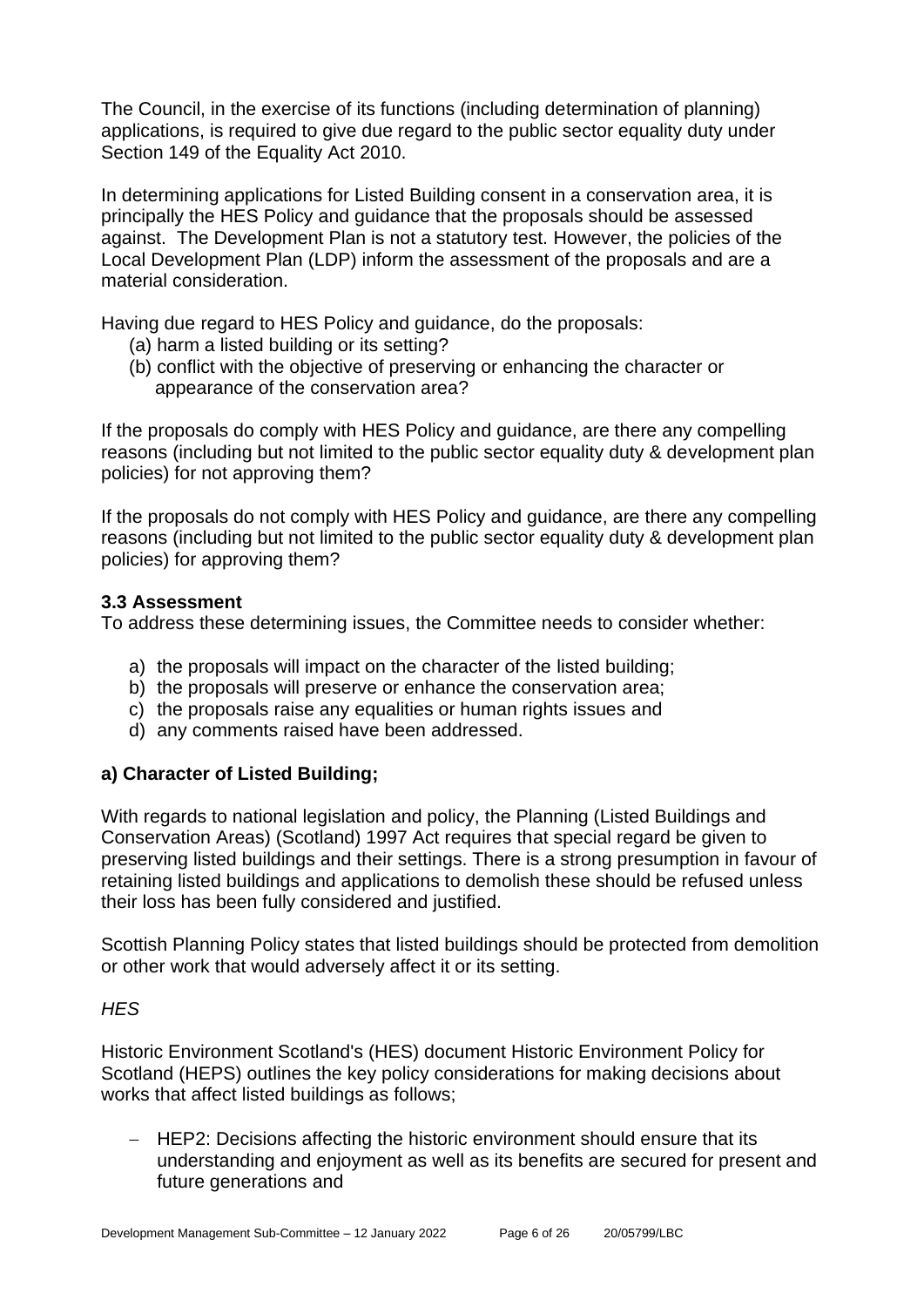− HEP4: Changes to specific assets and their context should be managed in a way that protects the historic environment. Opportunities for enhancement should be identified where appropriate. If detrimental impact on the historic environment is unavoidable, it should be minimised. Steps should be taken to demonstrate that alternatives have been explored, and mitigation should be put in place.

The Historic Environment document "Managing Change in the Historic Environment: Demolition of Listed Buildings" sets out four tests for the justification of a listed building. It states that only one of the four tests requires to be met in order to justify demolition. The four test requirements are;

- i) the building is not of special interest; or
- ii) the building is incapable of repair; or
- iii) the demolition of the building is essential to delivering significant benefits to economic growth to the wider community; or
- iv) the repair of the building is not economically viable and that it has been marketed at
- v) a price reflecting its location and condition to potential restoring purchasers for a reasonable period.

#### *Local Development Plan*

With regards to the LDP, policy Env 2 permits proposals for the total or substantial demolition of a listed building only where;

- − The condition of the building and cost of repairing and maintaining it in relation to its importance and to the value of its continued use;
- − The adequacy of efforts to retain the building in, or adapt it to, a use that will safeguard its future, including its marketing at a price reflecting its location and condition to potential restoring purchases for a reasonable period; and
- − The merits of alternative proposals for the site and whether the public benefits to be derived from allowing demolition outweigh the loss.

#### *Assessment of the case for substantial demolition of the listed building*

The HES statutory tests provide the key framework for assessing the case for demolition. An applicant is required to demonstrate that the proposed development meets the criteria of one of the four tests in order to justify demolition. The proposals have been assessed against the four tests as follows;

#### *HESP test 1 - Special interest of the building*

The George cinema building is described in its listing description as a prominent Art Deco style building within the locality, designed by a prominent cinema architect (T Bowhill Gibson), one of Edinburgh's leading cinema designers. Its notable characteristics relate to the principal (south east) elevation, including rounded and grooved original corbels flanking (echoing rounded tower bases framing the entrance area and a central tower detail (now reduced in height) and original interior features including detailing in the vestibule area, signage and some features in the main auditorium, including circular niches and strip plasterwork to walls.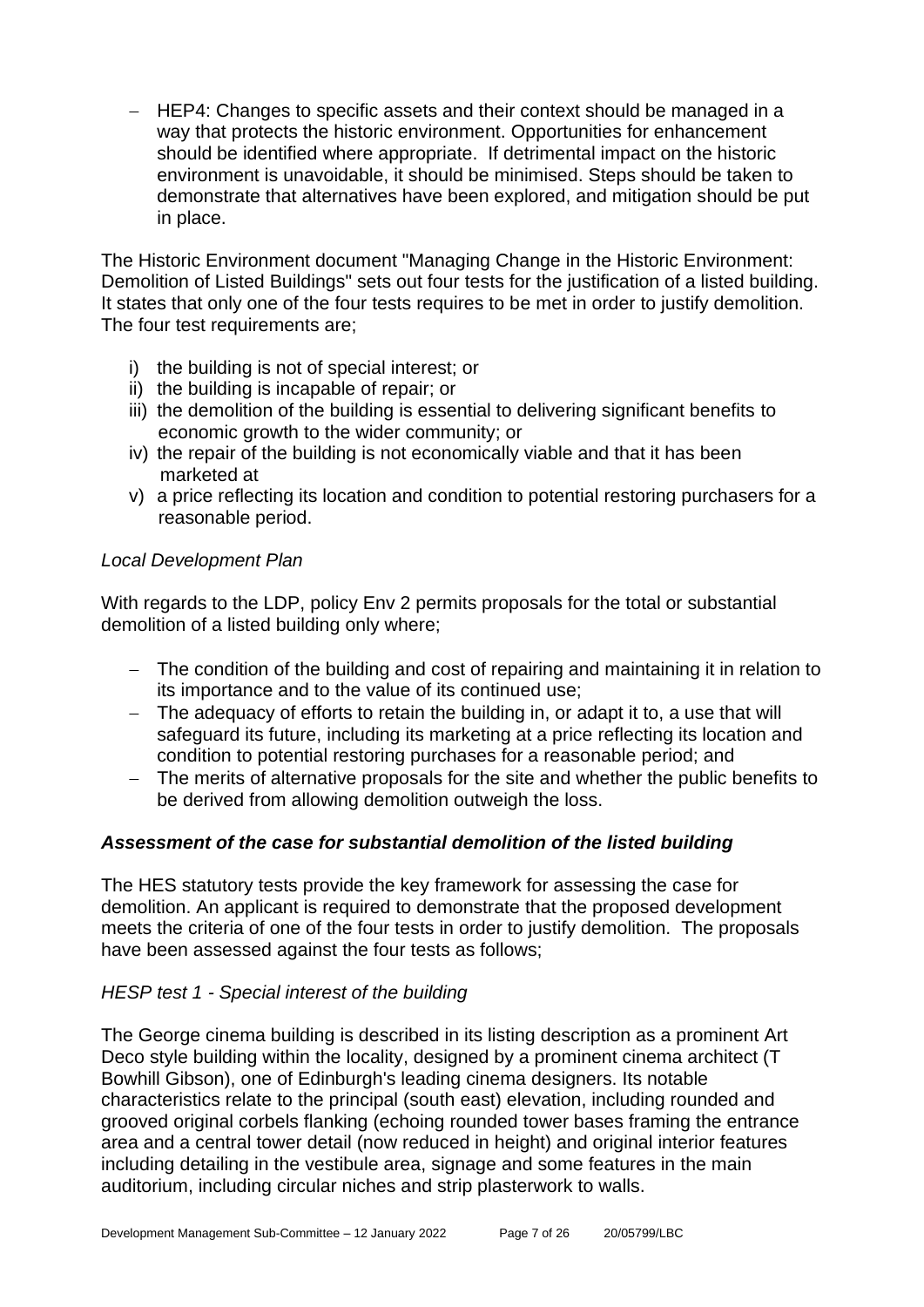The Portobello Conservation Area Character Assessment specifically identifies the George cinema building as an iconic landmark within the Portobello area. The building is widely known within the community and is an existing landmark. The volume of public comments made in relation to the proposed development highlight the substantial public interest that the building has locally. The proposed development will have a substantive and significant impact on the existing character of the building through its substantial demolition, including loss of the auditorium and interior features and alterations to the retained principal façade. The applicant has not sought to demonstrate that the building is not special enough or of little historical relevance to justify demolition. Based on the above, the proposal does not meet the provisions of the first HEPS test to justify its demolition.

#### *HESP test 2: The building is incapable of repair.*

This area of assessment relates to the current structural soundness of the auditorium building and the scope of works that would be required to reinstate this part of the building for future use as a cinema or as another compatible use. The supporting information provided by the applicant focuses on meeting the requirements of this test, and the applicant has undertaken three structural assessment reports, which seek to provide clarification in this regard. These reports provide the following information.

The Report of Findings of Intrusive Structural Investigations (Will Rudd Davidson, 16 December 2020) ). It is noted that the author's signature endorsing this report was subsequently removed at the author's request, however as the report findings are cross-referenced in the G3 Peer Review report, it has been necessary to review this report as part of the assessment process. The provides advice as follows;

- − The existing steel column are defective due to corrosion and will require cut/ replacement or rebuilding works to address this matter;
- − The concrete in situ in the building is deficient in terms of strength and load bearing and will require enhancement to reach required safety standards:
- − The required works will result in a loss of building fabric that his currently protected under the listing.
- − The works required to address the above matters will be complex and costly. Costing information is provided in relation to the potential scope of works required to repair the existing building.

Structural Condition Report (Will Rudd Davidson, 29 March 2021) provides advice as follows;

- − The report does not identify any significant issues with the structural integrity of the building in the short to medium term.
- − The existing steel columns in the auditorium are found to have deteriorated through corrosion - these could be remediated with appropriate measures;
- − Structural integrity of the building is reduced by a lack of ties between masonry wall and columns - this could be addressed through introduction of wall ties;
- − The concrete in the building is deficient in terms of strength further studies are recommended to assess if further strengthening is required;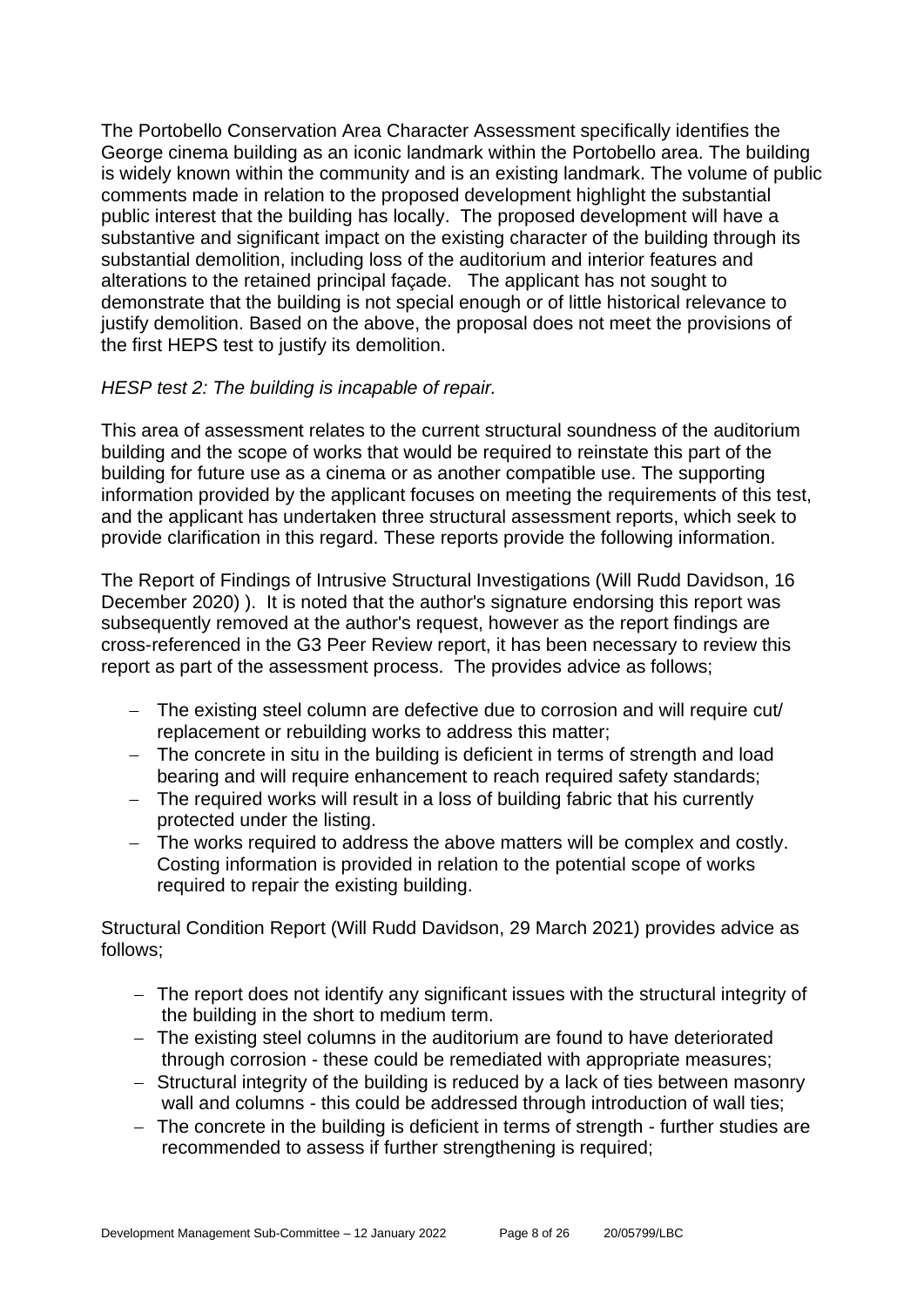- − There is a requirement for the roof covering to be replaced due to presence of asbestos. A further study is recommended to determine the details of this matter
- − Further works are also recommended in relation to potential need for asbestos removal in internal/ external finishes.

Both of the above reports identify a range of areas and potential problems of bringing the building back into use, but neither report provides specific advice on what is involved (although recommendations are made which set out the need for further monitoring and assessments). The applicant has therefore subsequently submitted a Peer Review Report of Remedial Proposals (G3 Consulting Engineers 13 May 2021) providing a third party engineer's review of the two reports above. This report looks at the structural condition reports and considers that while neither are specific in what bringing the building back into use may involve, "sufficient information exists to make a reasonable estimate of the type of upgrading that may be necessary".

The Peer Review Report makes a number of assumptions in order to determine the potential scope of works required to carry out modifications and additions to the building in order to facilitate reuse. The report assumes that the works to the fabric of the building would be considered as repair, and therefore would not require a building warrant.

It is noted that a further structural report undertaken by Dave Narro Associates (Consulting Structural and Civil Engineers) has been submitted by a third party objecting to the application. This advises that the building is in a reasonable structural condition, and that further investigation is required to confirm the full extent of the deterioration of the building. In this regard, it questions the conclusions and recommendations presented in the applicant's reports on the basis that they have not been proved. The findings of this report have also been taken into consideration as a material consideration in the determination of the application.

Advice has been sought from HES (including their structural engineer), CEC Structures and CEC Building Standards in the assessment of the structural reports submitted in relation to this application with regards to the structural integrity of the building, and the extent of measures that could be required to reinstate the building for future use.

HES has recognised in their response that intervention (potentially of a significant scale) will be required in order to facilitate reuse of the building. They have also advised that for a building to be incapable of meaningful repair, it is expected that the repair and remedial works would be so extensive - requiring the replacement of all, or a substantial amount, or original fabric - that the significance of the listed building would be damaged. It is their view that in this case some uncertainty remains over the extent of repair works, and the quantity of fabric removal required to bring the auditorium back into use. On this basis, they have objected to the application.

Furthermore, HES has recommended that due to the assumptions made within the Peer Review Report and in the context of their presumption towards retaining listed buildings, the applicant should consider in more detail a scheme for re-using the building as a cinema (or compatible use). This option should be considered in more detail in order to be able to better quantify the extent of new additional and alterations and the implications that this will have on the structure of the auditorium.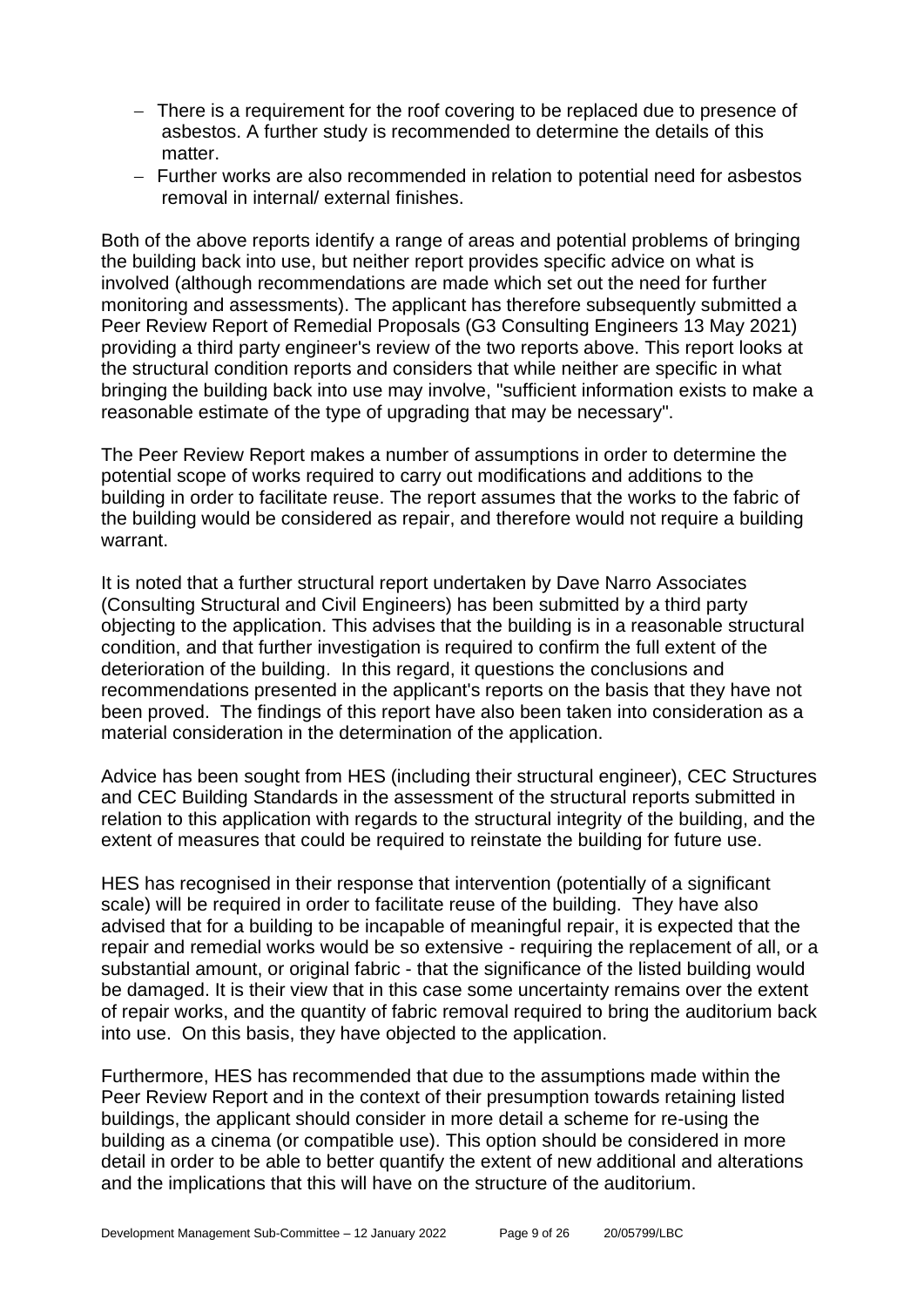The Peer Review report submitted by the applicant assumes that the works required to be undertaken to address problems with the fabric of the building would be considered as repair and would therefore not require a building warrant. Structures and Building Standards have reviewed this report and the other supporting information provided by the applicant and third parties and are of the view that whilst some repairs may be allowed to the existing building without the need to apply for a building warrant, it is likely that new structural work will also be needed which will require a building warrant that demonstrates compliance with the relevant Building Regulations. The advice given from Structures and Building Standards therefore identifies a level of doubt around the assumptions made in the Peer Review Report which challenge its robustness.

In summary, both the responses from HES and the Council's Structures and Building Standards team state that the supporting structural information provided by the applicant does not fully enough substantiate the case for demolition. Therefore some doubt remains in relation to the building's potential for meaningful repair to be undertaken. The legislative framework and policy guidance around listed buildings take a baseline position whereby the principles of conservation and retention of listed buildings where possible must be considered from the forefront. In this instance, given that a level of doubt remains from the technical advice gathered, it is not considered that the evidence provided by the applicant robustly demonstrates that the provisions of the second HESP test have been met.

#### *HESP test 3: Is demolition of the building essential to delivering economic growth or benefits to the community?*

The proposed development will provide 20 residential units. Whilst this would make some contribution in meeting current demand for housing within the city, the scale of housing proposed is not considered to deliver significant economic growth. In terms of community benefit, the building's existing use as a community facility would outweigh the contribution it would make as a residential site. The impact of loss of this community asset has not been fully explored by the applicant in their submission and based on the information presented, demolition could not be justified on these grounds. The proposal is therefore not considered to meet the requirements of this test.

#### *HESP test 4: the repair of the building is not economically viable and that it has been marketed at a price reflecting its location and condition to potential restoring purchasers for a reasonable period.*

The applicant has provided information within their submission setting out their approach to marketing the building. This focused on businesses within the gaming industry for a period of two years prior to 2014, and was then placed on the open market between 2014 and 2016. A small number of parties wishing to operate the venue as a theatre/ cinema/ arts centre were noted to have initiated enquiries at that stage, none of whom pursued the enquiry further. The site was then subject to the previous applications for residential development.

Through the course of this application, representations have been lodged from a third party organisation with interest in operating the building for community purposes. This demonstrates a current interest in the purchase of the building from parties who would intend to refurbish it.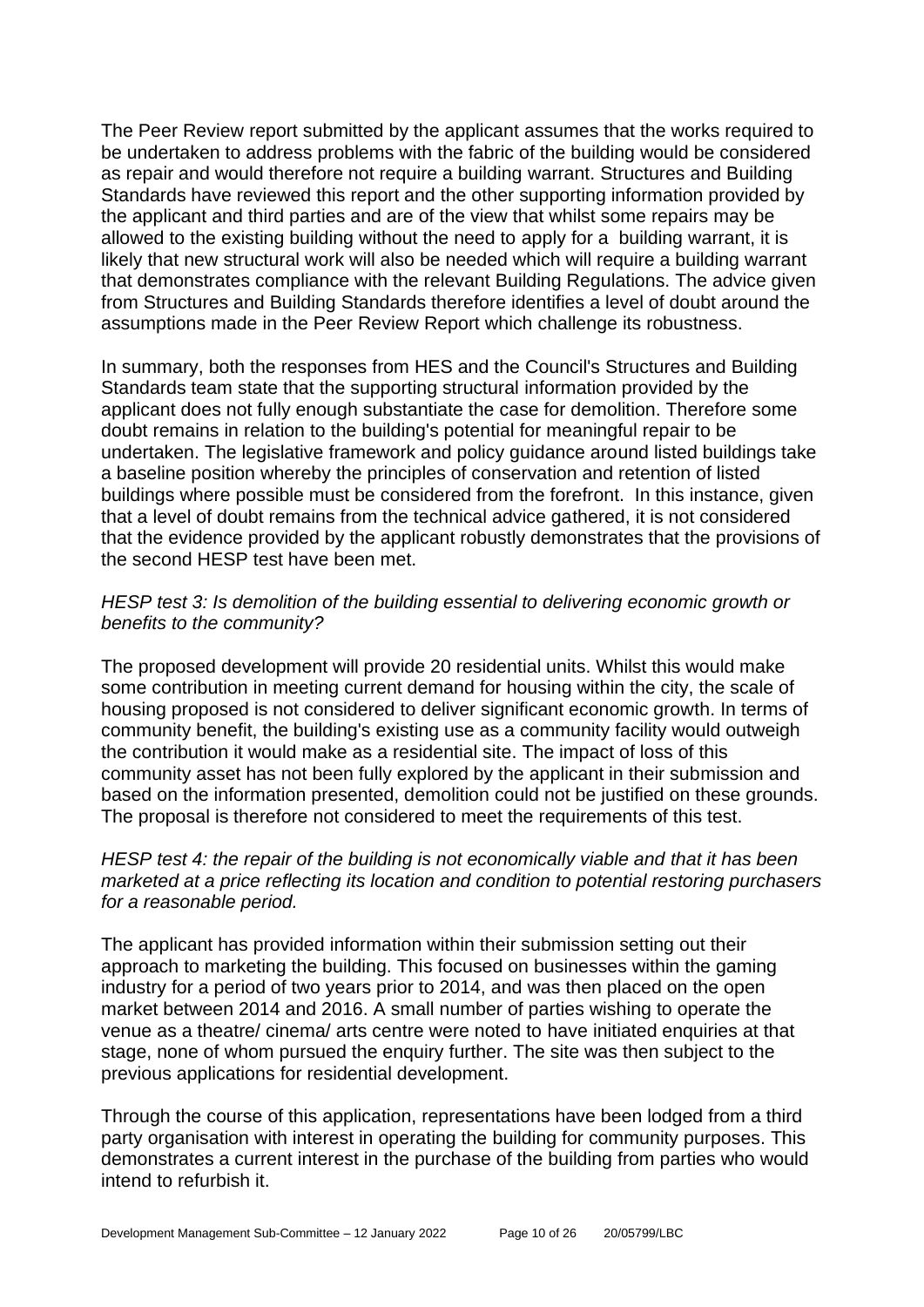There is therefore a level of doubt regarding application's ability to meet Test 4 as set out above, and the proposal is not considered to meet the requirements of this test at this time.

#### *LDP*

In considering the proposed development in relation to policy Env 2 Listed Buildings - Demolition, the advice provided by HES in particular states that reasonable doubt remains over the capability of the building to be repaired and brought back into use. HES's advice also identifies a shortfall in information provided by the applicant in relation to the potential re-use of the building as cinema (or compatible use) and recommends that further exploration of this be demonstrated by the applicant in order to better quantify the possible future re-use of the building. It is not considered that the proposals meet the requirements of policy Env 2 in this regard.

#### *Summary*

The application has been considered in the context of statutory tests for the demolition of listed buildings as set out by HES and the provisions of the LDP. The main area of uncertainty remains the extent of works required to address structural problems, and thereafter the extent to which the applicant has demonstrated that the building is incapable of meaningful repair.

Despite the volume of supporting information provided, doubt remains in the responses of both HES and the Council's Structures and Building Standards officers. In their view, the applicant has not effectively explained how the proposals would meet the statutory tests set out by HEPS, and therefore uncertainty remains. The Council has a statutory responsibility to protect listed buildings, and in this instance, the shortfall of conclusive evidence from the applicant and lack of support from key consultees does not provide sufficient reassurance to demonstrate that demolition of the building can be justified. The proposal is therefore unacceptable in this regard.

#### **b) the proposals will preserve or enhance the conservation area;**

Policy Env 6 presumes against development that does not preserve or enhance the special character and appearance of the Conservation Area and or that this inconsistent with the conservation area character appraisal.

The Portobello Conservation Area Character Appraisal (CACA) specifically mentions the George cinema building, noting that "between the wars, when Portobello was in its heyday, a number of buildings were constructed in the modern style. The former cinema in Bath Street remains." It is recognised that the building acts as a local landmark within Bath Street and the wider Portobello townscape.

Bath Street is identified in the CACA as a having a mix of detached houses and tenements, with a range of building heights and a mix of uses interspersed with residential properties. The art deco style George cinema sits within this context, and whilst it is a landmark within the street, it is not specifically representative of the built form of the wider street, which is predominantly Georgian/ Victorian in character.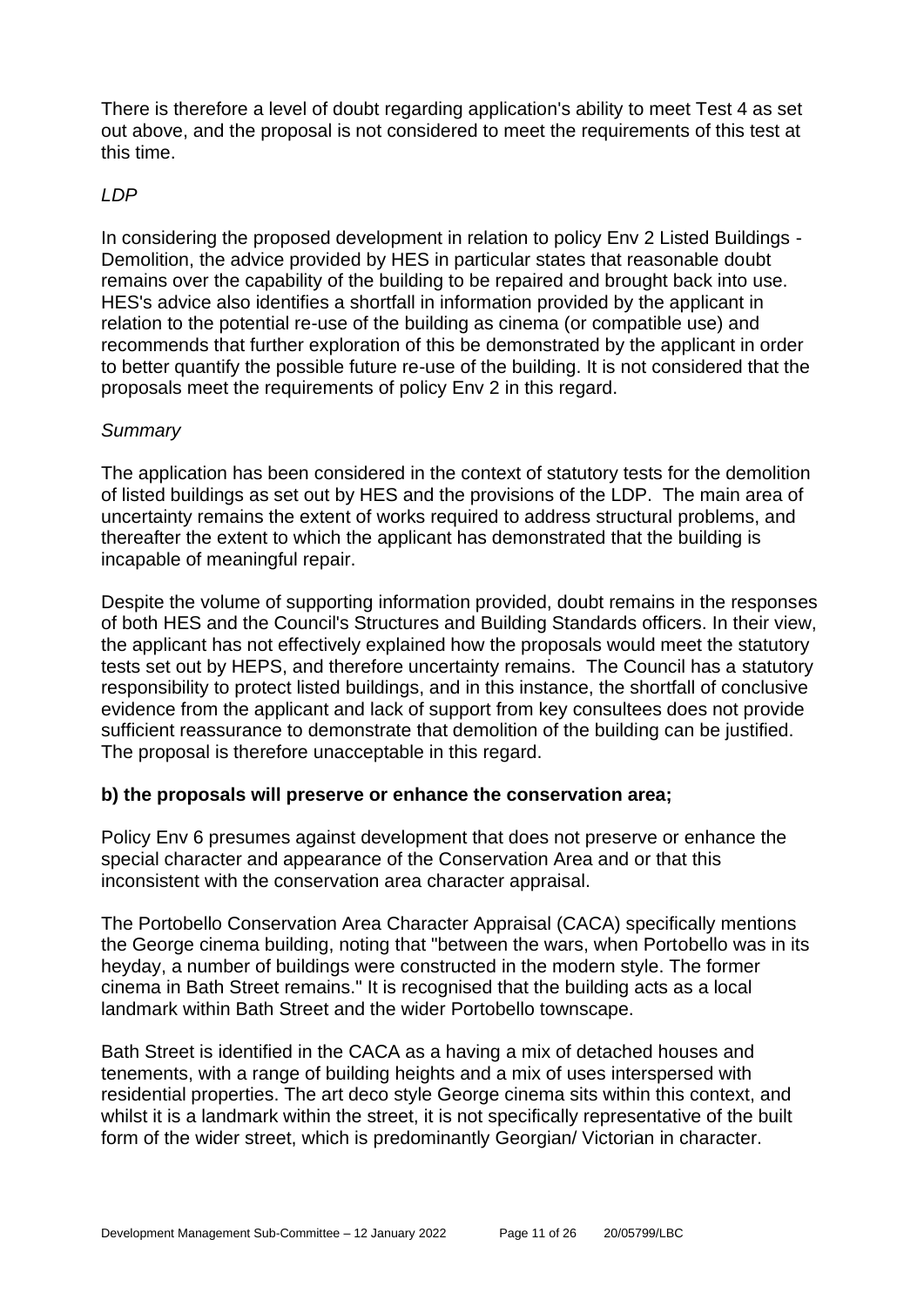The key contribution that the existing building makes to its immediate context comes from the art deco features of its principal elevation. Externally, the rear auditorium is a simple box structure, and it is recognised that this makes little contribution to the special character of the conservation area. The proposed development of the building seek to retain the character of the front elevation, whilst replacing the rear auditorium with an alternative design approach in the form of residential flats. The impact that this change would make to the character of the conservation area is not considered to be harmful, given that the predominant change would be to the less visually important rear part of the building.

In this regard, the proposed development would allow the important characteristics of the building to be retained on its principle front elevation, which would allow it to continue to contribute as a landmark feature within the wider townscape. It would therefore not have a significantly detrimental impact on the overall character and appearance of Portobello Conservation Area. This approach is considered to be appropriate and acceptable in terms of meeting the provisions of policy Env 6.

#### **c) Equalities and human rights**

Consideration has been given to human rights. No impacts have been identified through the assessment and no comments have been received in relation to human rights.

#### **d) any comments raised have been addressed.**

The proposal received 94 comments. Of these, 38 were supporting comments and 55 were objections. One neutral comment was received.

#### *Material objection*

- − Loss of listed building of architectural and cultural significance addressed in section 3.3(a) above;
- − Loss of landmark building within conservation area addressed in section 3.3(b) above;
- − Opportunity exists for restoration and alternative use of the building addressed in section 3.3(a) above;
- − Applicant has not satisfactorily justified partial demolition of building on grounds of structural non-viability- addressed in section 3.3(a) above;

#### *Non material objection*

- − Objection to the principle of housing development on the site in place of a community use - this aspect of the proposal is not part of this listed building application and is addressed in paragraph 3.3 of the report on planning application reference 20/05800/FUL.
- − Impact of current safety barriers around building on pedestrian movement not a material consideration in the determination of this application.
- − Traffic impacts arising from the development this aspect of the proposal is not part of this listed building application and is addressed in paragraph 3.3 of the report on planning application reference 20/05800/FUL.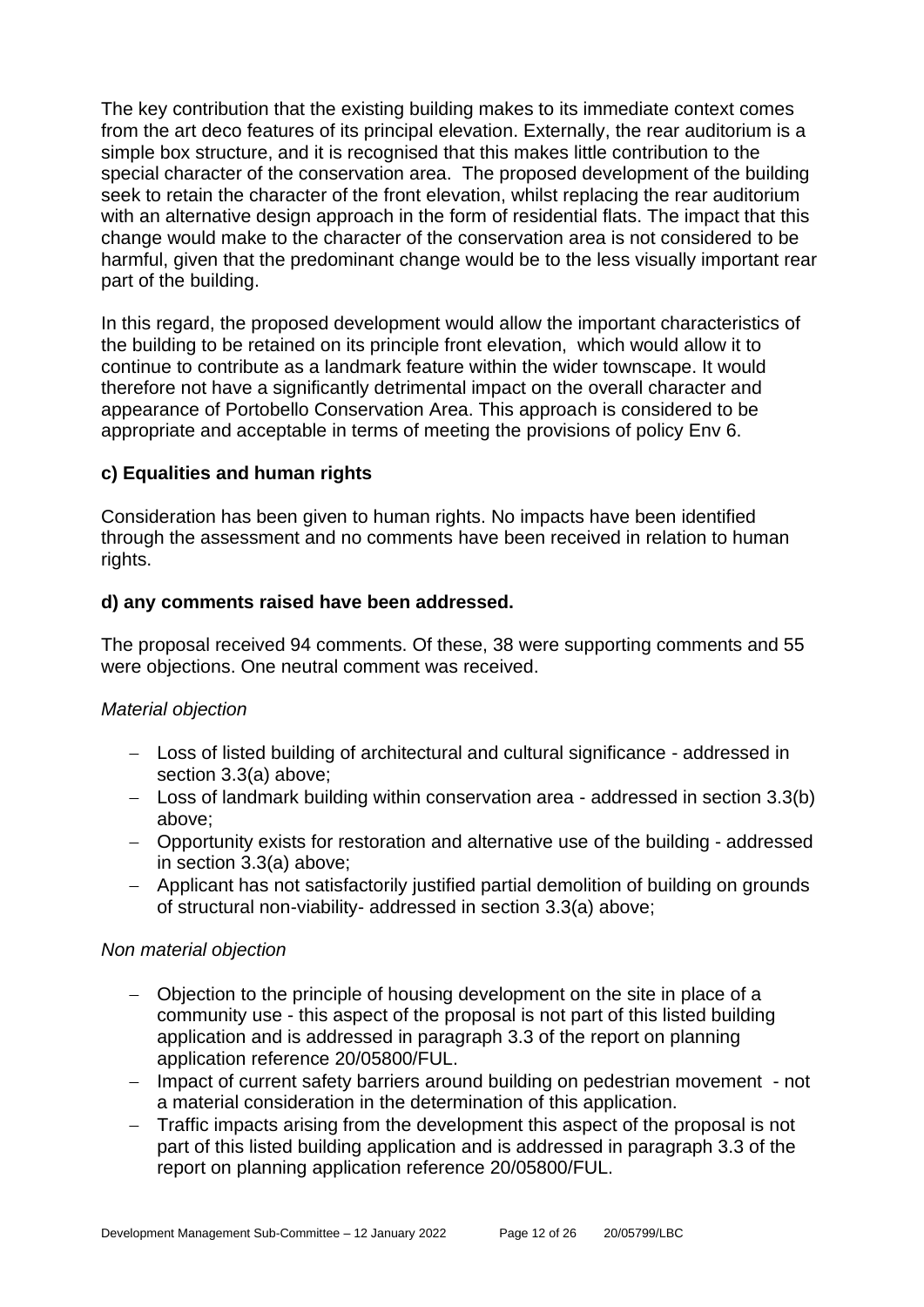- − Loss of trees on site this aspect of the proposal is not part of this listed building application and is addressed in paragraph 3.3 of the report on planning application reference 20/05800/FUL.
- − The proposal replicates an earlier planning application this aspect of the proposal is not part of this listed building application and is addressed in paragraph 3.3 of the report on planning application reference 20/05800/FUL.
- − Impact on neighbouring amenity this aspect of the proposal is not part of this listed building application and is addressed in paragraph 3.3 of the report on planning application reference 20/05800/FUL.
- − The current owner has not looked after building condition this aspect of the proposal is not part of this listed building application and is addressed in paragraph 3.3 of the report on planning application reference 20/05800/FUL.
- − Objection on design grounds, specifically the proposed height of the building this aspect of the proposal is not part of this listed building application and is addressed in paragraph 3.3 of the report on planning application reference 20/05800/FUL.

#### *Material support*

- − Support for retention of principle façade addressed in section 3.3(a) of the report; and
- − Redevelopment will benefit character of the street addressed in section 3.3(b) of the report

#### *Non material support*

- − General support for principle of development this aspect of the proposal is not part of this listed building application and is addressed in paragraph 3.3 of the report on planning application reference 20/05800/FUL;
- − Support for the re-use of the listed building and a brownfield site this aspect of the proposal is not part of this listed building application and is addressed in paragraph 3.3 of the report on planning application reference 20/05800/FUL;
- − Support for proposed design this aspect of the proposal is not part of this listed building application and is addressed in paragraph 3.3 of the report on planning application reference 20/05800/FUL;
- − Reducing the footprint of existing building will benefit the amenity of Mentone Avenue - this aspect of the proposal is not part of this listed building application and is addressed in paragraph 3.3 of the report on planning application reference 20/05800/FUL; and
- Redevelopment will benefit community - this aspect of the proposal is not part of this listed building application and is addressed in paragraph 3.3 of the report on planning application reference 20/05800/FUL.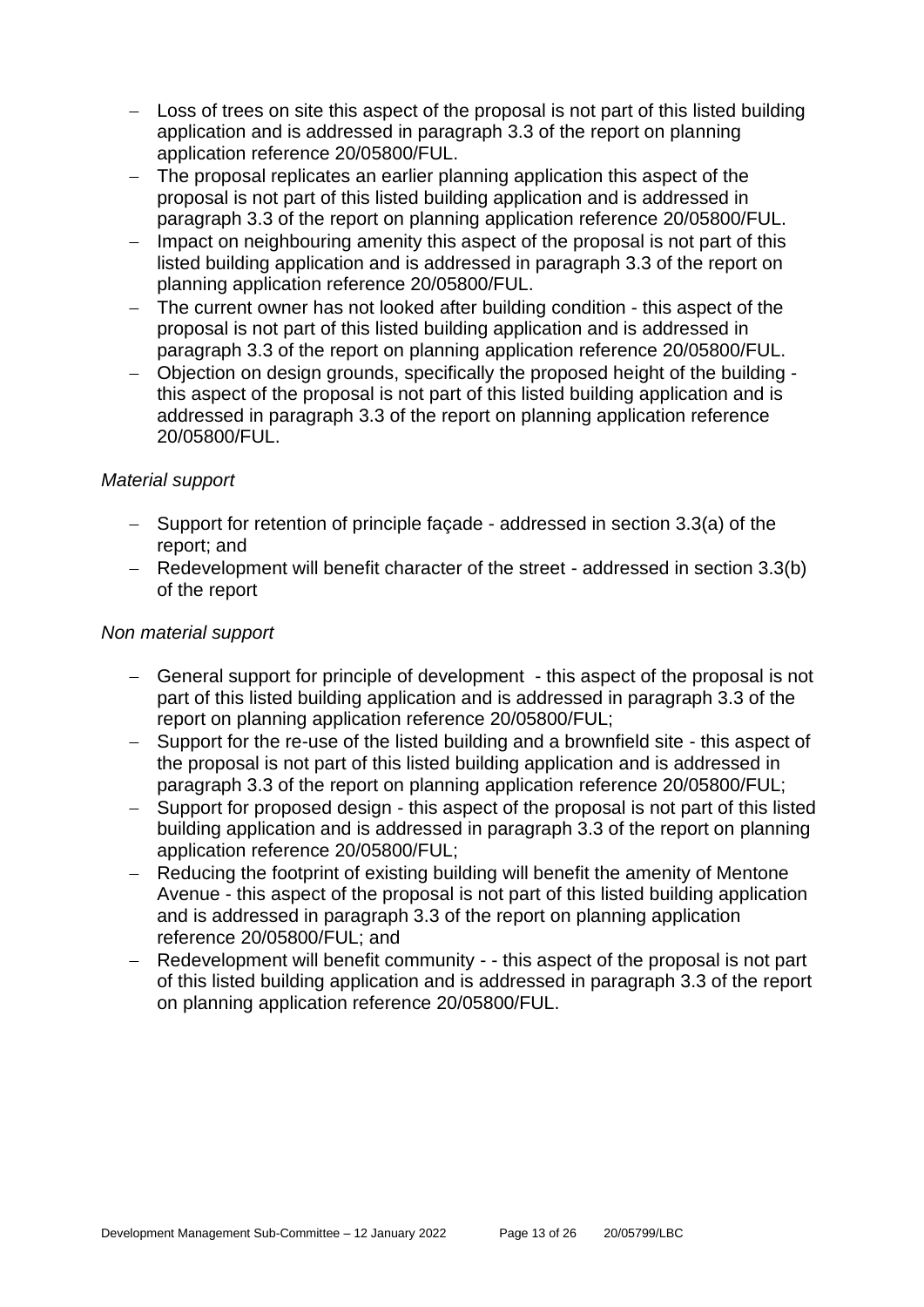#### *Portobello Community Council comments;*

Comments submitted include a survey of 266 local residents which provided the following results;

- − 14% of respondents strongly support or support the application
- − 1% of respondents have a neutral view of the application
- − 85% of respondents strongly object or object to the application
- − Responses identify interest in the local community for the building to be retained for public use;
- − The application has failed to demonstrate a case for the demolition of the listed building;
- − The proposed development would be detrimental to local character and amenity; and
- − Concerns have been raised regarding the proposed scale, massing, overdevelopment, overshadowing and the impact of traffic and access on the development.

#### b Conclusion

The application does not demonstrate that the proposals to undertake substantial demolition will not damage the special architectural and historic interest of the listed building. Given this, further assessment of the design of the scheme and its impact on the character of the Conservation Area would be without substantiation. The proposal does not comply with section 14 and 64 of the Planning (Listed Buildings and Conservation Area) (Scotland) Act 1997 and the tests set out by HES policy. There are no material considerations which outweigh this conclusion.

It is recommended that this application be Refused for the reasons below.

#### **3.4 Conditions/reasons/informatives**

#### **Reasons**:-

1. The proposal will detract from the special architectural and historic interest of the listed building. It does not comply with section 14 of the Planning (Listed Buildings and Conservation Area) (Scotland) Act 1997 as it has not been sufficiently demonstrated that the structural condition of the building is incapable of meaningful repair or that adequate measures have been undertaken to explore the potential restoration and reuse of the building.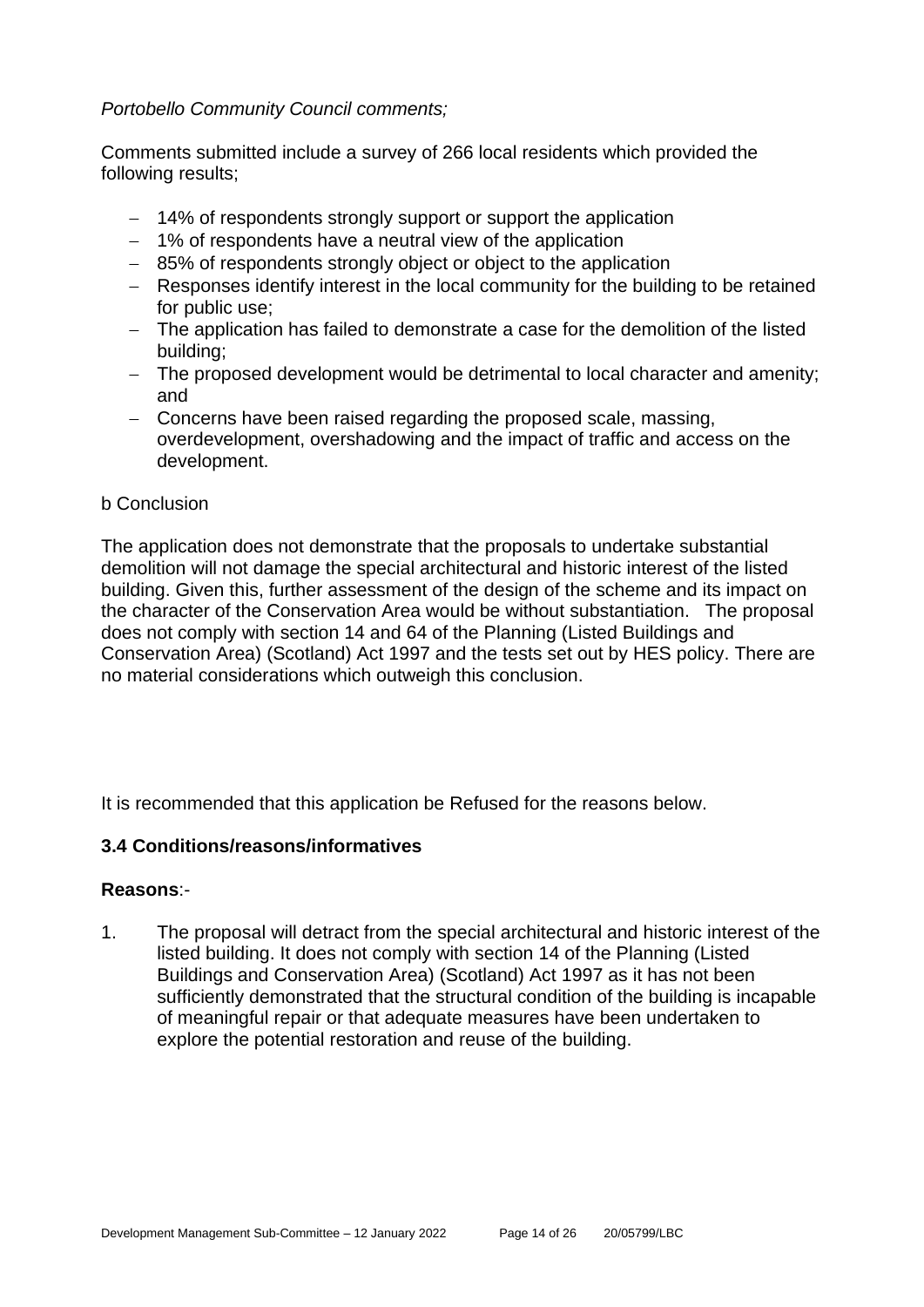# **Financial impact**

#### **4.1 The financial impact has been assessed as follows:**

There are no financial implications to the Council.

## **Risk, Policy, compliance and governance impact**

**5.1** Provided planning applications are determined in accordance with statutory legislation, the level of risk is low.

#### **Equalities impact**

#### **6.1 The equalities impact has been assessed as follows:**

This application was assessed in terms of equalities and human rights. The impacts are identified in the Assessment section of the main report.

#### **Sustainability impact**

#### **7.1 The sustainability impact has been assessed as follows:**

This application is not subject to the sustainability requirements of the Edinburgh Design Guidance.

#### **Consultation and engagement**

#### **8.1 Pre-Application Process**

There is no pre-application process history.

#### **8.2 Publicity summary of representations and Community Council comments**

#### **Public summary of representations and Community Council comments**

Neighbour notification was undertaken on 11th May 2021. The application was renotified on 10th June 2021 following the submission of additional supporting information.

A total of 94 comments were received from members of the public, of which 38 comments were supportive, one comment was neutral and 55 comments were objections.

Comments were also received from Portobello Community Council. Matters raised are addressed in section 3.3 (c).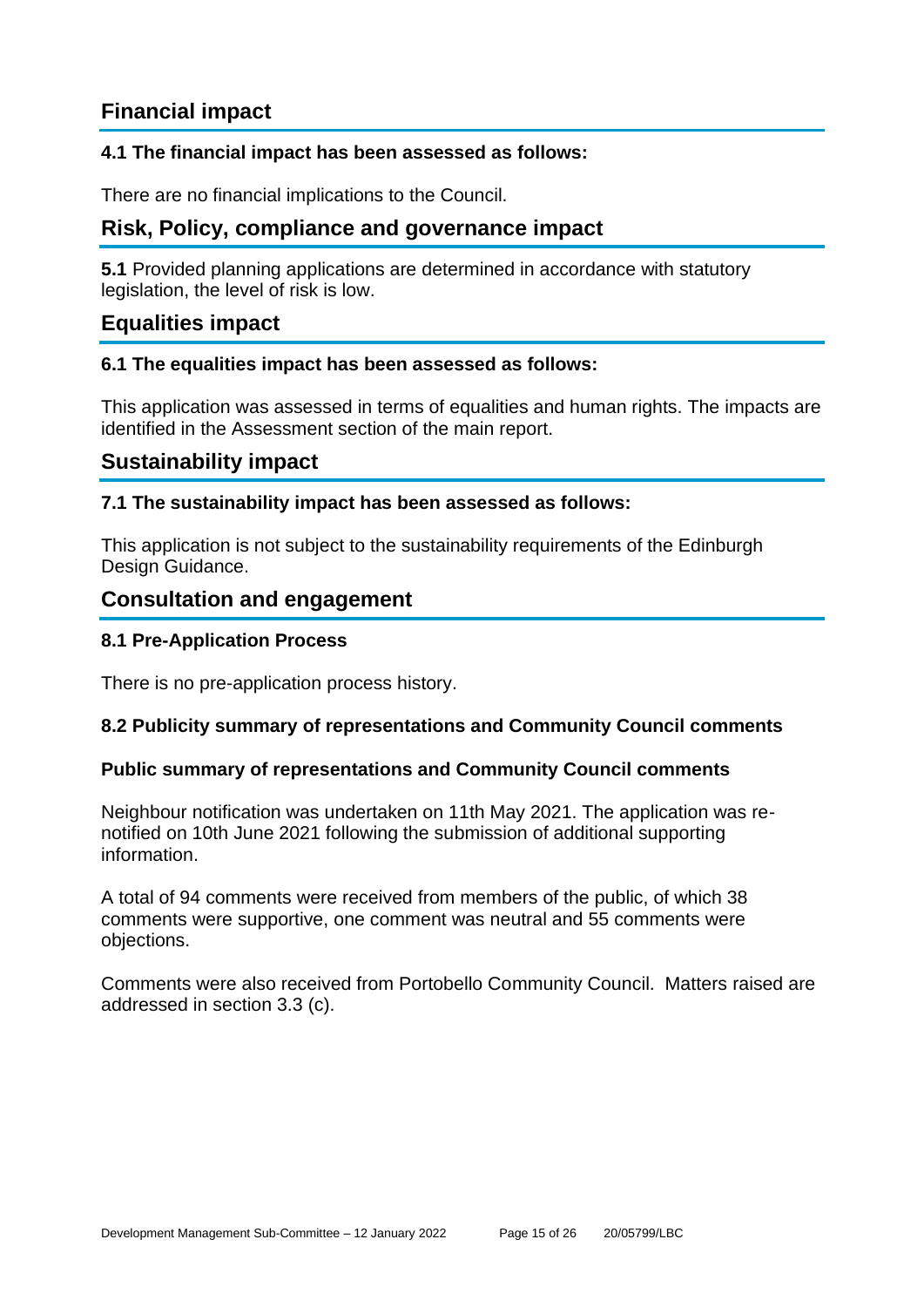# **Background reading/external references**

- To view details of the application, go to
- [Planning and Building Standards online services](https://citydev-portal.edinburgh.gov.uk/idoxpa-web/search.do?action=simple&searchType=Application)
- [Planning guidelines](http://www.edinburgh.gov.uk/planningguidelines)
- [Conservation Area Character Appraisals](http://www.edinburgh.gov.uk/characterappraisals)
- [Edinburgh Local Development Plan](http://www.edinburgh.gov.uk/localdevelopmentplan)
- [Scottish Planning Policy](http://www.scotland.gov.uk/Topics/Built-Environment/planning/Policy)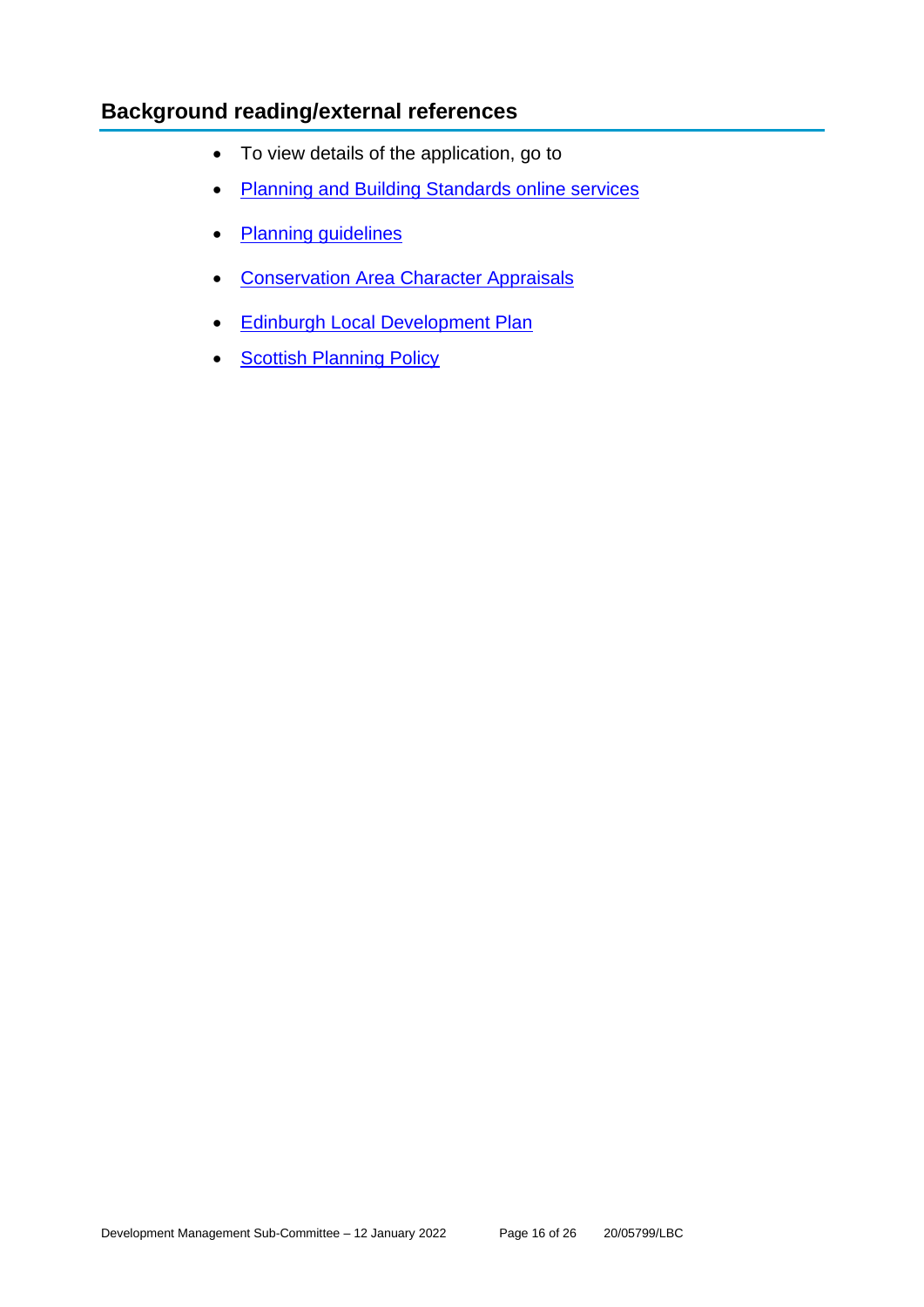| <b>Statutory Development</b><br><b>Plan Provision</b> | The site lies within the urban area of the adopted<br>Edinburgh Local Development Plan and is located<br>within Portobello Conservation Area. |
|-------------------------------------------------------|-----------------------------------------------------------------------------------------------------------------------------------------------|
| Date registered                                       | <b>18 January 2021</b>                                                                                                                        |
| <b>Drawing numbers/Scheme</b>                         | $01 - 07$                                                                                                                                     |

**David Givan** Chief Planning Officer PLACE The City of Edinburgh Council

Contact: Julie Ross, Planning Officer E-mail:julie.ross@edinburgh.gov.uk

#### **Links - Policies**

#### **Relevant Policies:**

The Historic Environment Policy for Scotland 2019 outlines Government policy on how we should care for the historic environment when taking planning decisions.

Managing Change in the Historic Environment: Demolition sets out Government guidance on the principles that apply to the demolition of listed buildings.

#### **Relevant policies of the Local Development Plan.**

LDP Policy Env 2 (Listed Buildings - Demolition) identifies the circumstances in which the demolition of listed buildings will be permitted.

LDP Policy Env 4 (Listed Buildings - Alterations and Extensions) identifies the circumstances in which alterations and extensions to listed buildings will be permitted.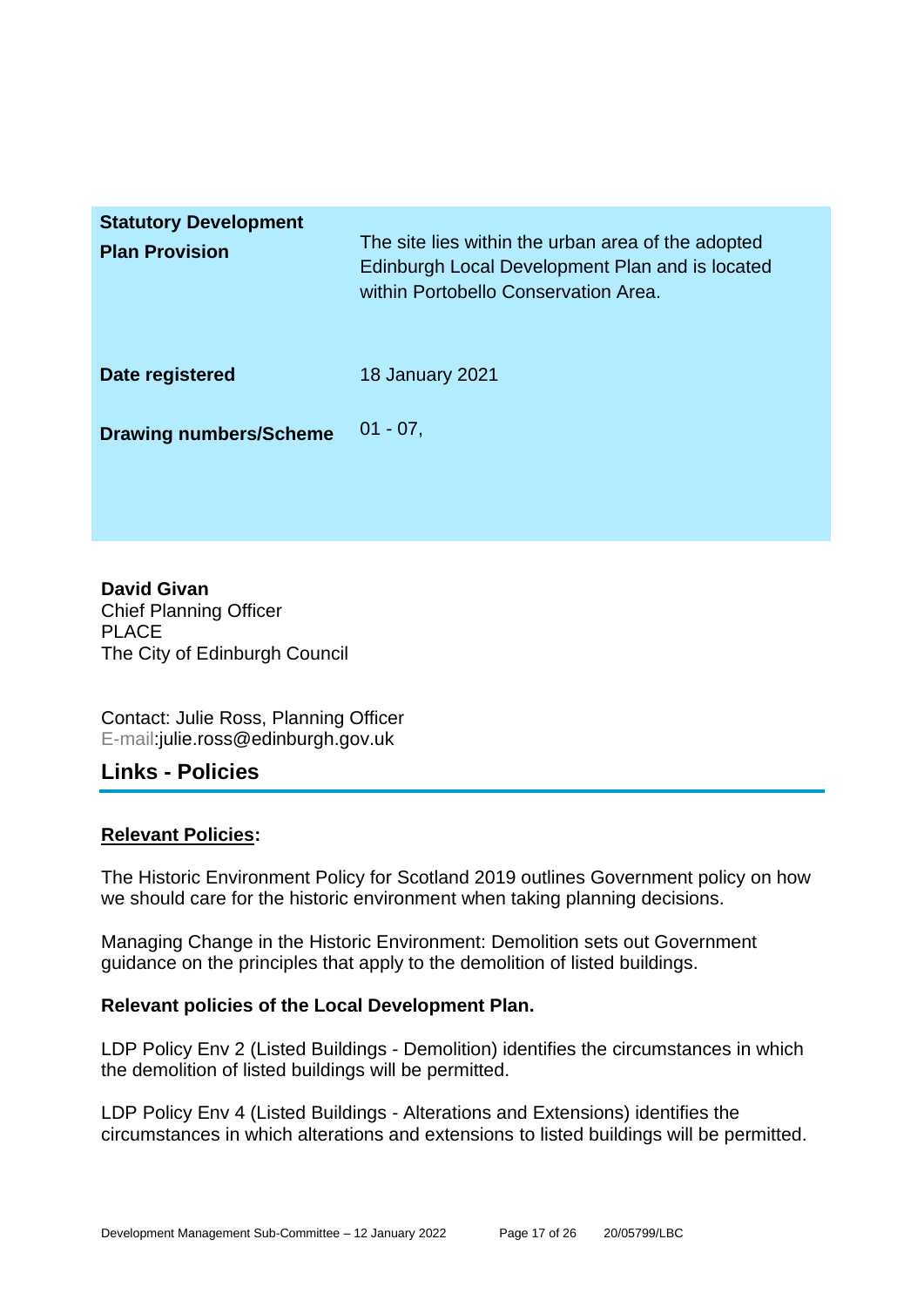LDP Policy Env 5 (Conservation Areas - Demolition of Buildings) sets out criteria for assessing proposals involving the demolition of buildings within a conservation area.

LDP Policy Env 6 (Conservation Areas - Development) sets out criteria for assessing development in a conservation area.

#### **Relevant Non-Statutory Guidelines**

**The Portobello Conservation Area Character Appraisal** emphasises the village/small town character of the area, the importance of the long sea-front promenade, the high quality architecture, and the predominant use of traditional building materials

**Non-statutory guidelines** 'LISTED BUILDINGS AND CONSERVATION AREAS' provides guidance on repairing, altering or extending listed buildings and unlisted buildings in conservation areas.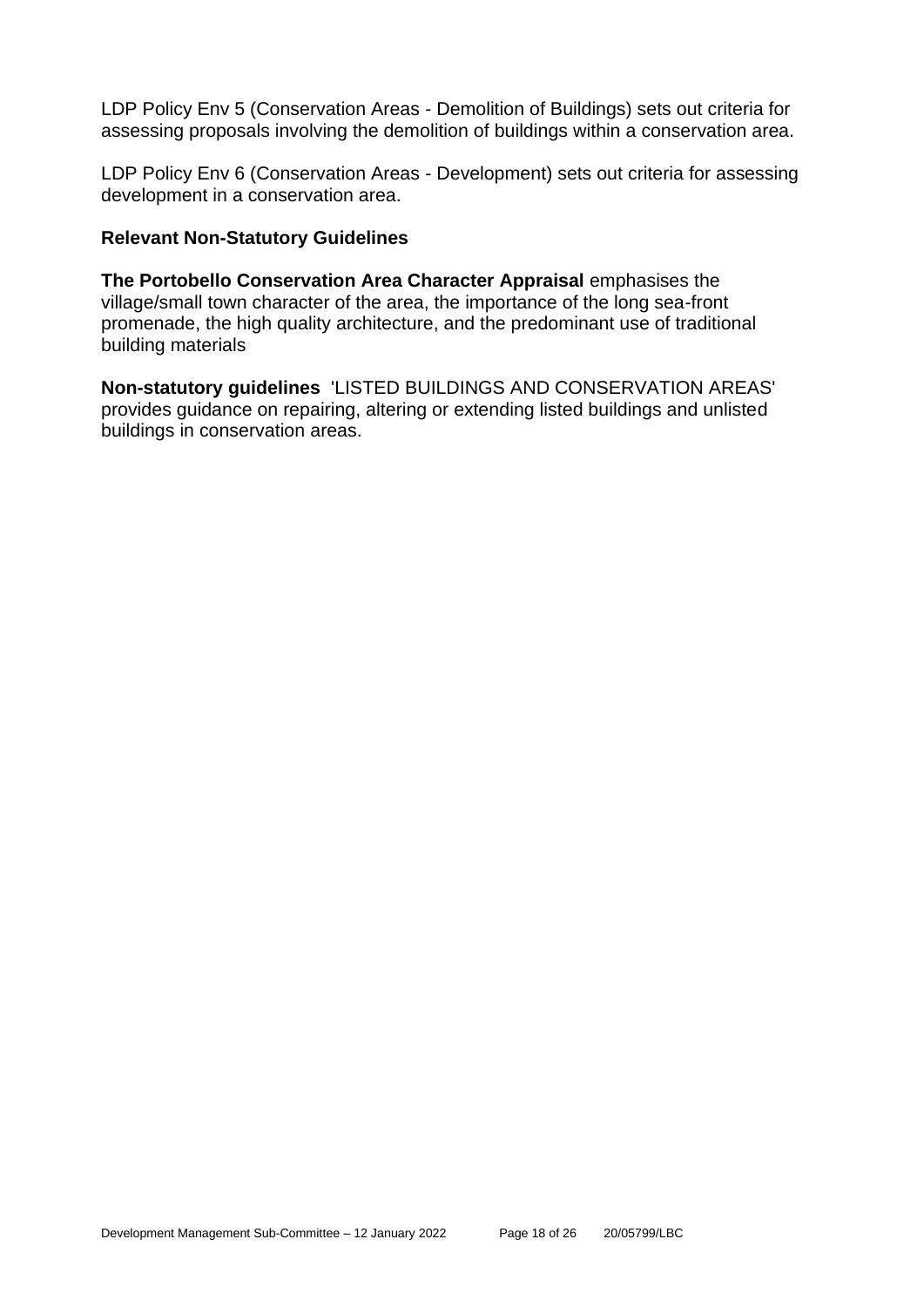# **Appendix 1**

**Application for Listed Building Consent 20/05799/LBC at 14 Bath Street, Edinburgh, EH15 1EY. Demolition of auditorium and retention and partial restoration of principal external elements of the Art Deco facade, erection of 20 residential flats with associated car parking and landscaping.**

# **Consultations**

#### *HES Response 1 (2nd March 2021)*

#### *Our Advice*

*The proposal is for the substantial demolition of 14 Bath Street and its subsequent redevelopment to provide 21 residential units. The principal façade and returns would be retained and re-worked, including re-instatement of the central tower feature. The remaining elevations and interior, including the auditorium, would be removed. The extent of removals would mean the substantial loss of the category C listed building. We object to the application because we do not consider the applicant has proved the building cannot be meaningfully repaired as required by policy and guidance on listed buildings.*

#### *The building*

*The former County Cinema, opened in 1939, is an important example of the work of Thomas Bowhill Gibson (1895-1949), a specialist in Cinema architecture of the interwar period. Alterations carried out in the 1950s and 1970s have impacted upon the original*  external appearance and internal layout, notably the removal of the central tower *feature, lowering of adjacent stepped walls and the insertion of a suspended ceiling to the auditorium. Nevertheless, the building remains a good example of a purpose-built Art Deco cinema of the late 1930s. The survival of the original decorative scheme to the auditorium, above the suspended ceiling, is also significant. We consider the building has both architectural and historical merit which is reflected in its listed status. The substantial demolition caused by the removal of the interior and auditorium, particularly its surviving finishes, would represent a significant negative impact on the importance, or special interest, of the listed building, and we cannot support this.*

#### *Background*

*This application mirrors a 2016 application (16/06449/LBC) refused by your Council in 2018 - a decision subsequently upheld at appeal. We initially objected to this earlier application because of the auditorium's importance, and that its loss had not been justified. Once further information was presented, we concluded doubt existed over the*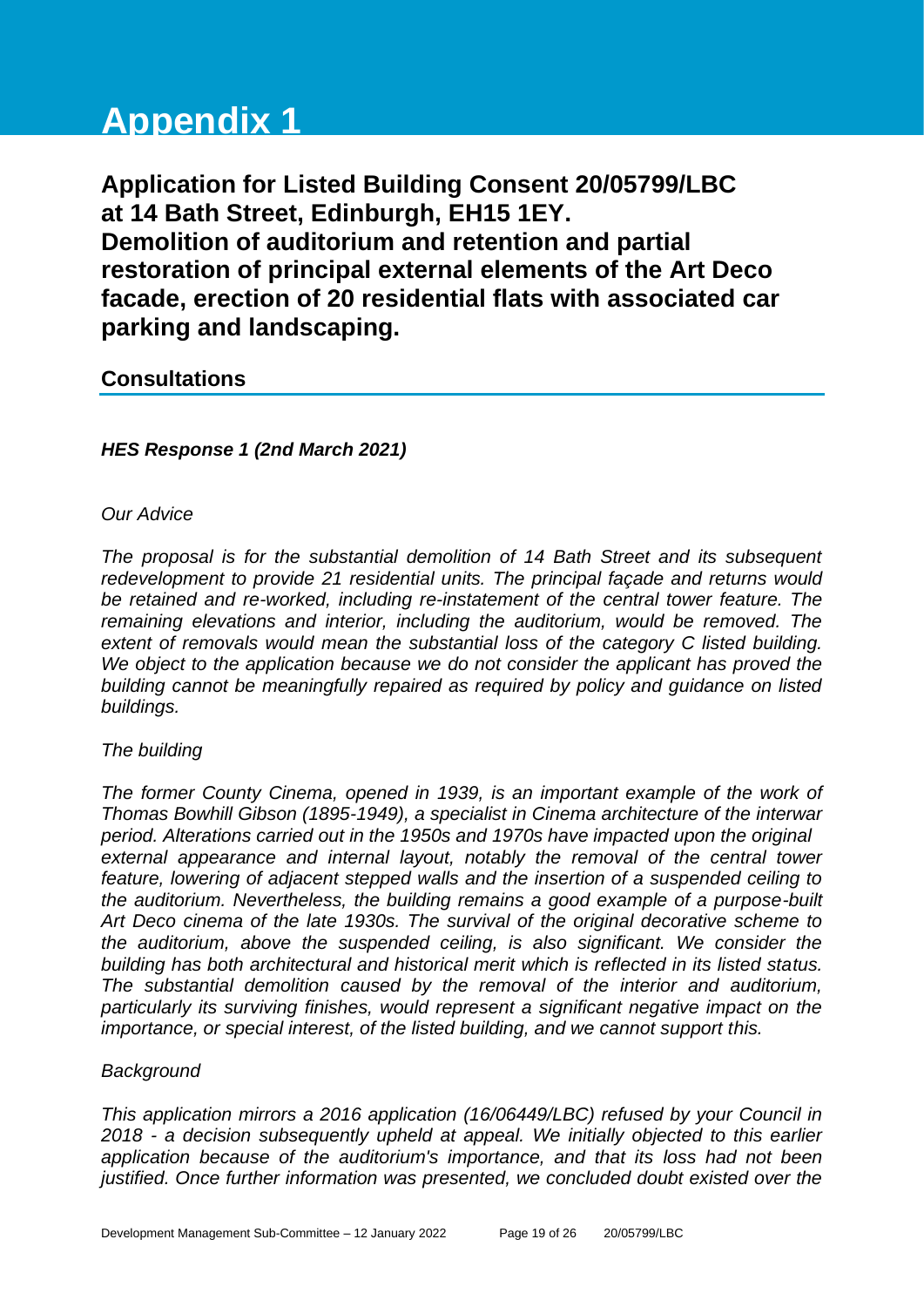*feasibility of repairing and retaining the auditorium and withdrew our objection. We also advised that your Council obtained independent engineering advice to examine the detailed arguments being put forward. The argument for removing the auditorium in this new application appears essentially the same as in 2016 - that it is incapable of repair.*

#### *Policy & Guidance*

*The policy context also remains essentially the same. National policy on listed buildings maintains the presumption for their retention. New national guidance on Demolition of Listed Buildings has been published, although the circumstances in which the loss of a*  listed building could be considered acceptable has not fundamentally changed. One of *these circumstances is that a building is incapable of meaningful repair, which an applicant should be able to demonstrate and justify. The guidance states that:*

*There are occasions when repairing and reusing a listed building would lead to extensive loss or replacement of fabric, which would have a consequent effect on its special interest. If repairing a building cannot preserve its special interest, it is not capable of meaningful repair.*

*Instances where meaningful repair might not be possible include where the building has inherent design failures, or where a timber structure has decayed so much that no original material can be saved. It would not be possible to meaningfully repair a building*  where there is structural damage that cannot be repaired without complete *reconstruction - such as serious corrosion of reinforced concrete frames, or extensive damage to the building.*

#### *The case for demolition*

*The argument, once again, to support demolition appears to rest on the auditorium*  being incapable of meaningful repair. It would have been helpful if this link to national policy and guidance was made explicitly clear in the application's supporting *information. We know other objectors to this application have a conflicting view (having their own engineering advisors) and are of the opinion the auditorium is capable of repair and reuse. Your Council has asked us for a view on the structural soundness of the building given the competing and contradictory views being expressed. From the information we have seen, we believe the structure to be in a reasonable condition, however, the current condition does not appear to be the main cause of disagreement. Instead, the issue has more to do with the scope of works that would be required to bring the large internal auditorium space back into cinema use, or indeed any other compatible use.*

*We have consulted our own structural engineer for advice to inform our position on the engineering report and, in turn, this new application. Our position is that, based on the information we have seen to date, we are not convinced the application presents a full understanding of the existing structure and does not justify intervention and large-scale remedial works to bring the building back into use. We cannot conclude the building is incapable of being repaired and therefore must conclude the case for demolition has not been demonstrated.*

*The implications for asbestos within the building and the original decoration within the auditorium has equally conflicting opinions. We have not assessed the asbestos report*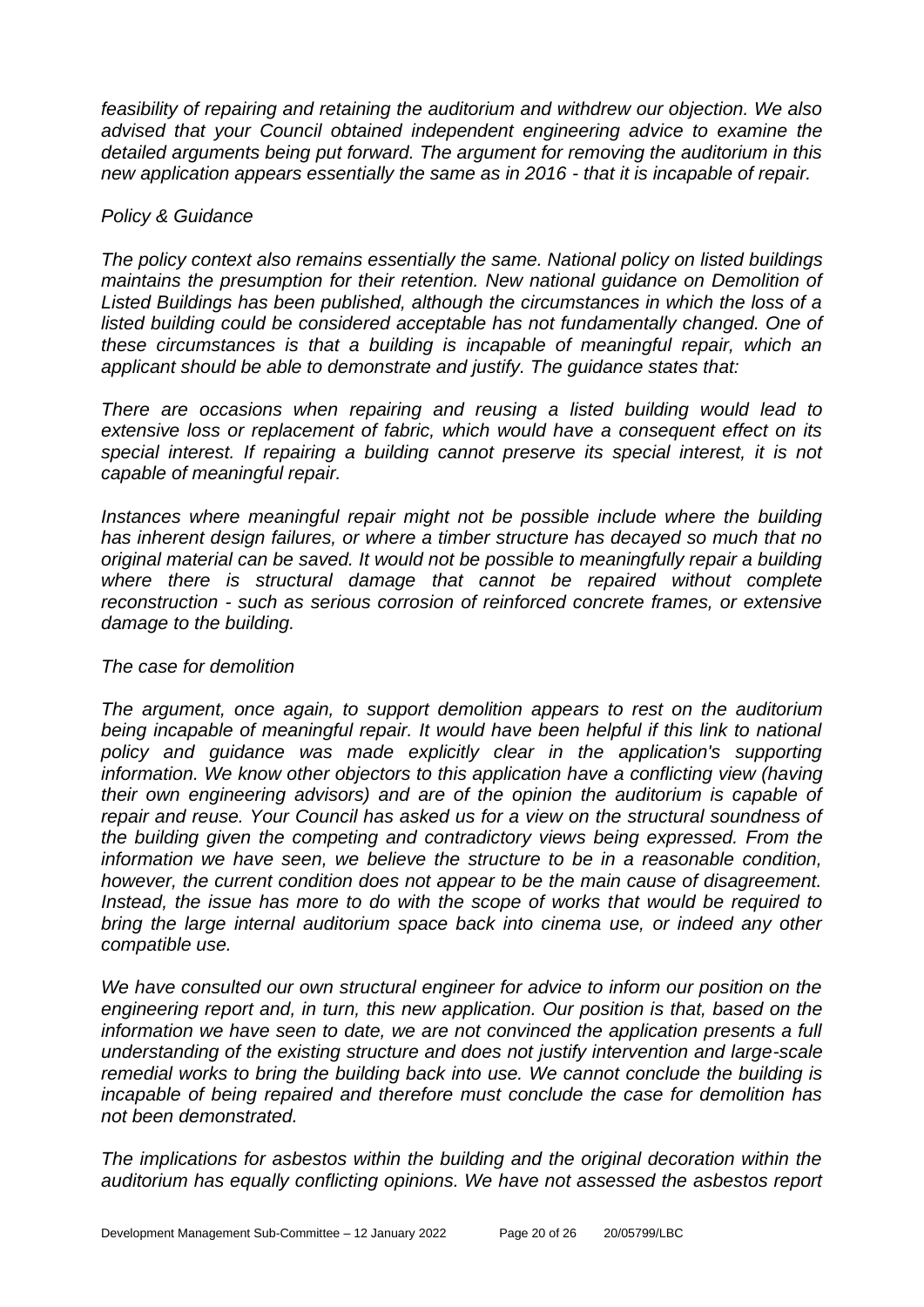*attached to the application. The presumption should be for the retention of features that contribute to the special interest of a listed building. This is likely to be significantly influenced by the final use of the building - if, ultimately, demolition and residential use is accepted then the loss of the interior decoration would be a consequence. However, if an alternative and compatible use for the auditorium is found, the extent to which historic and decorative features can be retained should be considered as part of an alternative proposal.*

*We will review our position if further information comes forward. We also do not wish to automatically presume repairing and reusing the building (with retention of the auditorium) would be straightforward. This may have implications that we are not, at thistime, fully considering, i.e. would Building Standards require upgrading works that would go beyond a more straight-forward repair and reuse scheme? We would therefore suggest you seek internal advice from your colleagues. We would wish to know if you receive any advice that might cast doubt on the successful repair and reuse of the auditorium, as this would potentially require us to review our position.*

#### *Alterations to the frontage*

*The re-instatement of missing architectural features is generally welcomed, and we recognise the conservation benefits that can potentially be achieved in this case. It is important to stress that re-instatement is not a requirement for owners of listed buildings, nor an approach we have promoted in past discussions on this building. In considering proposals for re-instatement, an important consideration is accuracy. We would advise that any successful scheme is likely to require a restoration of the original appearance of the façade. This would require a new design approach that discouraged additional new openings in the historic facades. We would therefore encourage a more sensitive conservation-based approach to the façade, based on the considerable archive of original drawing and images.*

#### *Conclusion*

*The intervention proposed by this application would be damaging and result in the substantial loss of the listed building. The primary interest of the listed building is in its Art Deco frontage, albeit truncated and altered. However, the auditorium is also of significance, specifically its surviving original interior. Its loss would diminish the historical and architectural merit of the listed building. We do not believe it has been demonstrated that the auditorium is incapable of being meaningfully repaired. We therefore do not consider the substantial demolition of the listed building has been justified.*

*We would be happy to discuss the contents of this letter with your Council and the applicant if that would be helpful. If you are minded to grant consent, with or without conditions, you are required under the terms of the Planning (Listed Buildings and Conservation Areas) (Notification of Applications) Direction 2015 to notify Scottish Ministers.*

#### *Further Information*

*This response applies to the application currently proposed. An amended scheme may require another consultation with us.*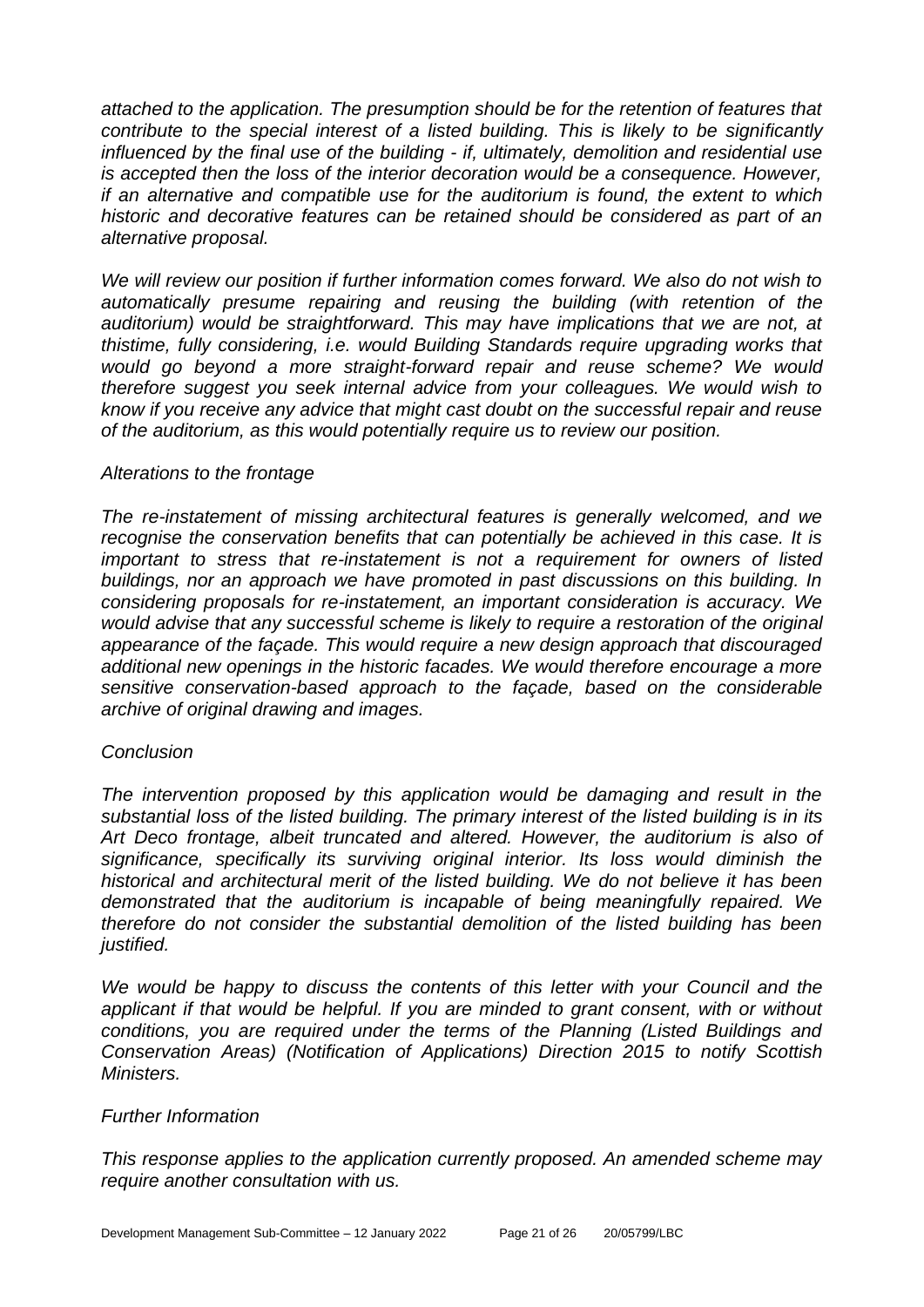*Guidance about national policy can be found in our 'Managing Change in the Historic Environment' series available online at www.historicenvironment.scot/adviceandsupport/planning-and-guidance/legislation-and-guidance/managing-change-inthehistoric-environment-guidance-notes/.*

*Technical advice is available through our Technical Conservation website at www.engineshed.org.*

*As this application involves the demolition of a listed building, if consent is granted there is a separate requirement through section 7 of the Planning (Listed Buildings and Conservation Areas)(Scotland) Act 1997 (as amended) to allow us the opportunity to carry out recording of the building. To avoid any unnecessary delay in the case of consent being granted, applicants are strongly encouraged to complete and return the Consent Application Referral Form found at*  www.historicenvironment.scot/aboutus/what-we-do/survey-and recording/threatened*buildings-survey-programme.*

*Please contact us if you have any questions about this response.* 

#### *HES response 2 (21st October 2021)*

#### *Background*

*This is a re-consultation for the removal of the auditorium and alterations at 14 Bath Street (The George), originally the County Cinema. The removal of the auditorium is considered as substantial demolition and is being assessed against policy and guidance on the demolition of listed buildings.*

*We objected to the application in March because we were not convinced the auditorium is incapable of meaningful repair. We would refer to our original objection letter of 2 March where we outlined the significance of The George, the policy and guidance implications for the proposal to demolish the auditorium, and the reasoning behind our objection.*

#### *Our advice*

*The main area of consideration remains the scope of works that would be required to bring the auditorium space back into a cinema, or another compatible use. We are not convinced the new information supporting this application demonstrates conclusively that the auditorium is incapable of meaningful repair. For a building to be incapable of meaningful repair, we would expect the repair and* 

*remedial works to be so extensive - requiring the replacement of all, or a substantial amount, of original fabric - that the significance of the listed building would be damaged.*

*We consider that some uncertainty remains over the extent of repair works - and the quantity of fabric removal - required to bring the auditorium back into use. We therefore maintain our objection to the application. Two new reports have been submitted - a second Structural Condition Report from the applicant's engineers and a Peer Review*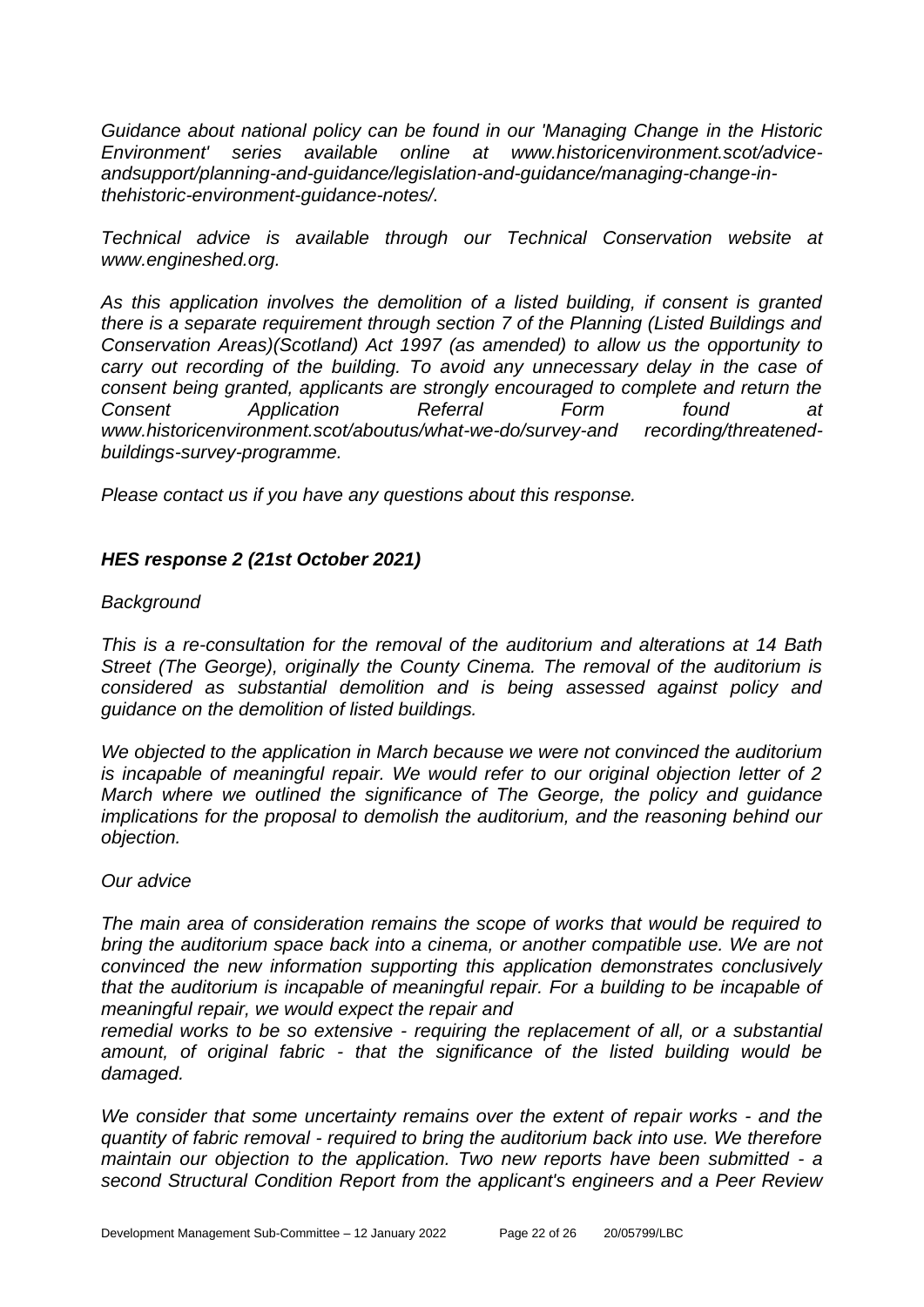*Report (also undertaken on behalf of the applicant). The new reports have not identified any significant issues with the structural integrity of the building in the short to medium term. The conclusions and recommendations within the second Structural Condition Report (compared to the first) have a greater emphasis on retention and repair. We note the recommendations focus on the short to medium term and include provision for*  further monitoring and assessments. In the overall conclusions, it is recognised that the *scope of repairs will need to be reviewed with other aspects of a restoration project.*

*The Peer Review Report looks at the structural condition reports and considers that while neither are specific in what bringing back into use may involve ''sufficient information exists to make a reasonable estimate of the type of upgrading that will be necessary'' (page 14). The Report discusses the implications of any requirement to obtain a building warrant for modifications and additions to the building (to facilitate*  reuse), as well as the need to consider safety measures and avoid the risk of *accidental loading and progressive collapse. It is assumed the works to the fabric of the building would be considered as repair and not require a building warrant (although this might depend on use).*

*Due to the assumptions within the Peer Review Report and the strong presumption of*  policy and guidance for the retaining listed buildings, our recommendation is that a *scheme of reusing the building as a cinema (or again, a compatible use) is considered in more detail to be able to quantify the extent of new additions and alterations and the implication these will have on the structure of the auditorium.*

*We would not disagree that intervention - potentially significant intervention - would be required into the building fabric to facilitate reuse. This would include works to the roof (replacement of the existing asbestos covering and strengthening of existing purlins), internal concrete floor slabs, the auditorium's steel columns and the brickwork panels.* 

*We would have no issue with the replacement of the existing roof covering and purlins as - together with existing concrete floor slabs - we do not consider these make a substantial contribution to the significance of the listed building. We would therefore advise that when considering a reuse scheme for the auditorium, emphasis is given to looking at the implication for retaining the existing steel columns and brickwork as - due to the surviving internal decorative scheme - these elements make a positive contribution to the significance of the listed building.*

*We have never presumed that reusing the auditorium would be straightforward, and this remains the case. Since our original objection in March, we have visited The George with your Council, the applicants and their agents to aid assessment of the new supporting information. We have also discussed the application with your Council and have seen the advice provided by your colleagues in Building Standards. The advice from Building Standards would appear to emphasise the challenges a reuse scheme would face. We note the Council would seek a building warrant to ensure structural repairs meet modern standards (The Peer Review Report suggests that structural repairs would be unlikely to require a building warrant) and accommodate accidental*  loading and avoid the risk of progressive failure. We would expect the views of your *Council's Building Standards colleagues are taken in consideration when looking at a scheme of reuse - specifically on the implication for the retention of the existing steel columns and brickwork.*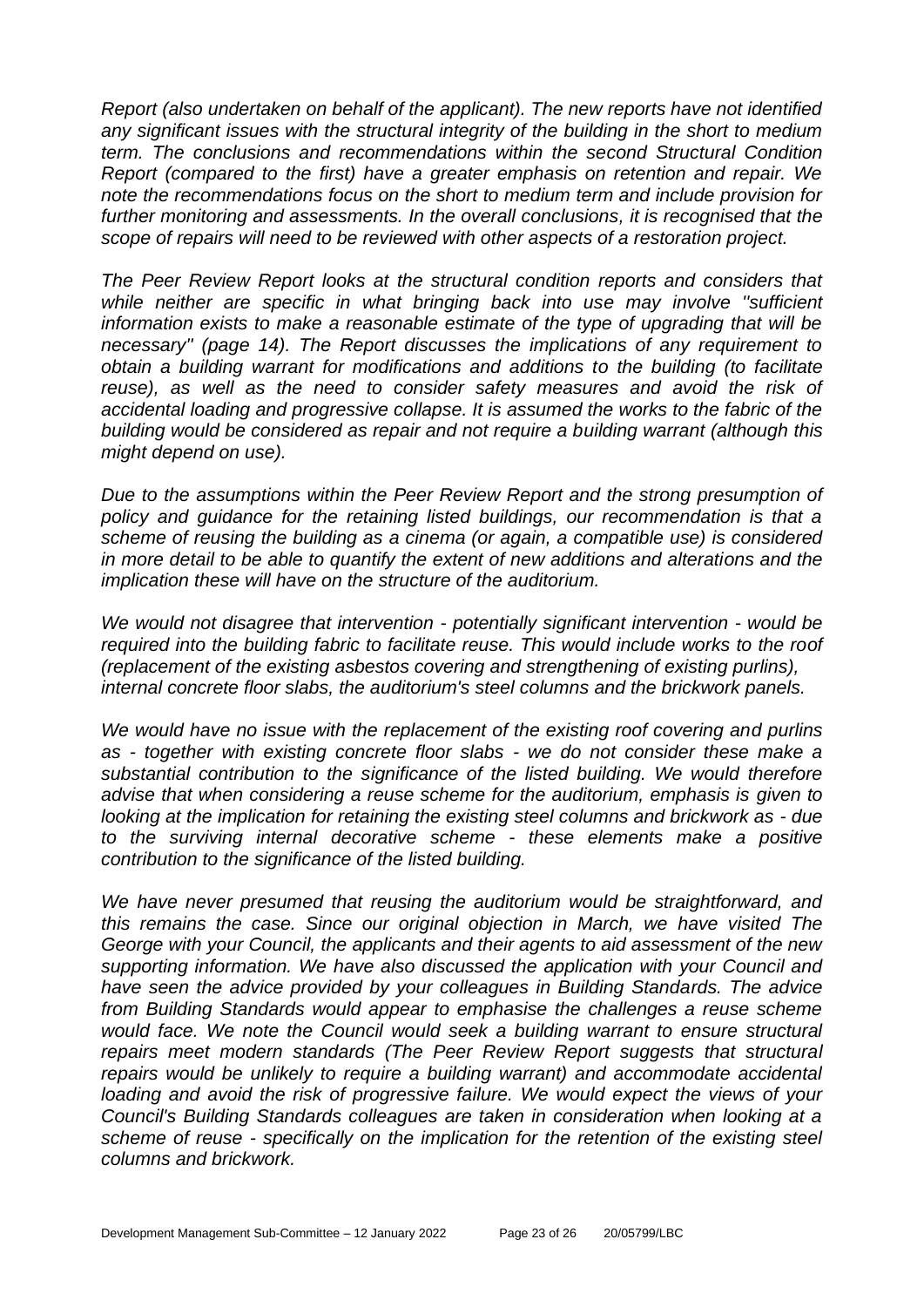#### *Conclusion*

*We consider the supporting information currently does not prove the auditorium is*  incapable of meaningful repair, hence our objection is maintained. Taking into *consideration the further information and the importance of the surviving internal decorative scheme to the significance of the listed building, the critical issues appears to be the extent to which the auditorium's steel columns and brickwork can be retained. To substantiate an argument for demolition on the grounds the auditorium is incapable of meaningful repair, we would advise that that a scheme of reuse is considered in more detail - to reduce the amount of assumptions and provide greater certainly on the intervention to the existing steel columns and brickwork. If it can be demonstrated beyond reasonable doubt that all (or a significant amount) of the columns, brickwork and therefore the original interior decoration requires removal, we would withdraw our objection.*

*We would be happy to discuss the contents of this letter further with your Council if that would be helpful.*

*If you are minded to grant consent, with or without conditions, you are required under the terms of the Planning (Listed Buildings and Conservation Areas) (Notification of Applications) Direction 2015 to notify Scottish Ministers.*

#### *Further Information*

*This response applies to the application currently proposed. An amended scheme may require another consultation with us.*

*Guidance about national policy can be found in our 'Managing Change in the Historic Environment' series available online at www.historicenvironment.scot/adviceandsupport/planning-and-guidance/legislation-and-guidance/managing-change-in thehistoric-environment-guidance-notes/. Technical advice is available through our Technical Conservation website at www.engineshed.org.*

*As this application involves the demolition of a listed building, if consent is granted there is a separate requirement through section 7 of the Planning (Listed Buildings and Conservation Areas)(Scotland) Act 1997 (as amended) to allow us the opportunity to carry out recording of the building. To avoid any unnecessary delay in the case of consent being granted, applicants are strongly encouraged to complete and return the Consent Application Referral Form found at www.historicenvironment.scot/aboutus/what-we-do/survey-and-recording/threatenedbuildings-survey-programme.*

*Please contact us if you have any questions about this response.* 

#### *Archaeology*

*Further to your consultation request I would like to make the following comments and recommendations concerning these linked FUL & LBC applications for the demolition of auditorium and retention and partial restoration of principal external elements of the Art Deco facade, erection of 21 residential flats with associated car parking and landscaping.*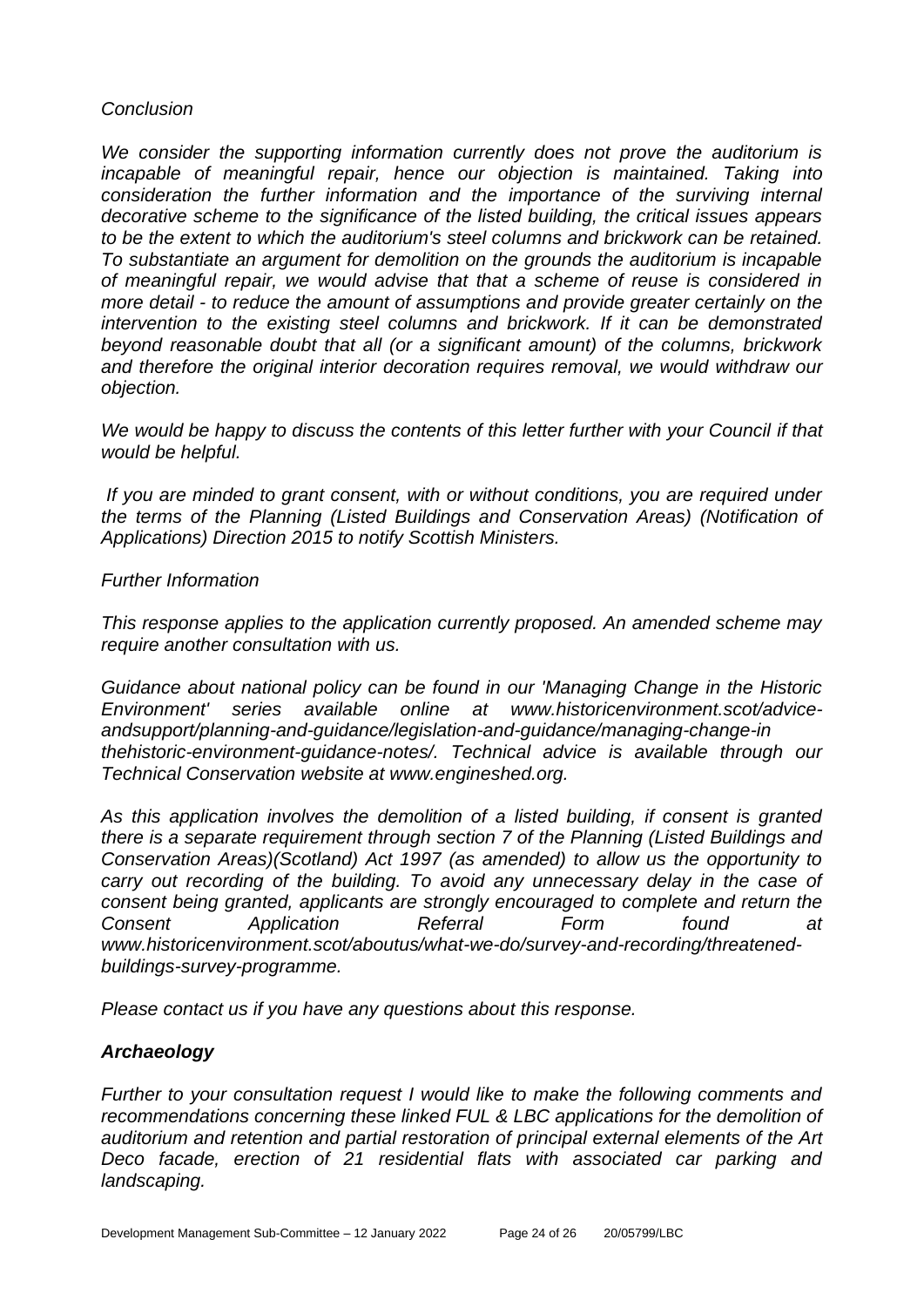*This C-listed former bingo hall lies at the centre of the historic settlement of Portobello and at the heart of its conservation area. The building was constructed as the town's cinema in 1938 and reflects the Art Deco style of the period. Originally called the County Cinema the building underwent alterations in 1954 and finally closed as a cinema in 1974, thereafter trading as a bingo-hall. Prior to cinema's construction, historic mapping including John Woods 1824 Plan of the town, shows that site was occupied by a Georgian villa one of the earliest buildings on Bath Street and constructed during the initial phases of development of the street laid out in 1802 for the soon to be constructed public baths.* 

*As such the site has been identified as containing occurring within and area being of archaeological and historic significance both in terms of buried archaeology and the surviving listed former Cinema. Accordingly, this application must be considered under terms of Scottish Government's Our Place in Time (OPIT), Scottish Planning Policy (SPP), PAN 02/2011, Historic Environment Scotland's Policy Statement (HESPS) 2016 and Archaeology Strategy and Edinburgh Local Development Plan (2016) polices ENV2, ENV4, ENV5, ENV8 & ENV9.* 

#### *Historic Buildings*

*The development will require the significant loss of the Auditorium of this C-listed Art Deco former cinema. Such an action by its very nature must clearly be considered as having a significant adverse impact as it would lead to the loss of a main architectural element of this locally significant historic building. However, the impact is lessened in part by the aims to retain the important Art Deco facades and by the aim to retain and reuse salvaged architectural details within the scheme.* 

*Therefore, it is considered that this application is broadly acceptable in archaeology terms. However, if permission is granted it is essential that an archaeological historic building survey (level 3: detailed survey, phased plans and elevations, photographic and written survey) of the existing building is undertaken prior to and during demolition, in order to provide a permanent record of this important historic structure. This will build upon the original architect's drawings located within the RTPI archives in the NMRS held by HES.*

#### *Architectural Retention/Conservation*

In addition, a conservation plan should be undertaken to identify what significant *architectural elements can be retained and how they will be retained within the new building.*

#### *Buried Archaeology*

*The proposed scheme will require extensive groundbreaking works relating to proposed demolitions and construction. Such works may disturb significant archaeological remains not only relating to the town's Georgian development, in particular the pre-1824 Georgian Villa shown Wood's Plan, and also potentially relating to Portobello's pottery industry. It is therefore essential if consent is granted, that a programme of archaeological excavation is undertaken prior to/during development in*